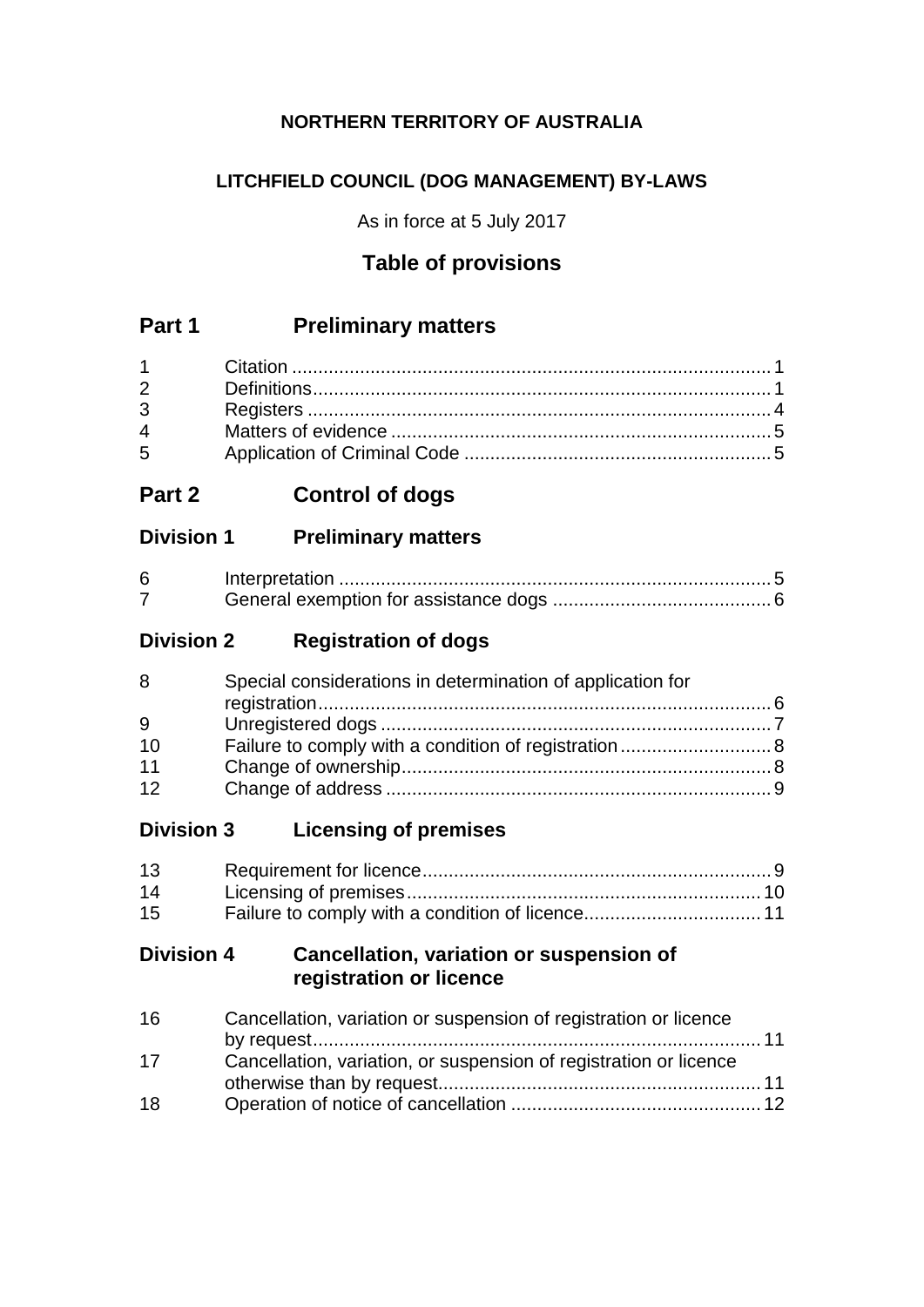# **Division 5 Dangerous dogs**

| 19 |  |
|----|--|
| 20 |  |
| 21 |  |

# **Division 6 Dog exercise areas and dog restriction areas**

| 22 |  |
|----|--|
| 23 |  |

# **Division 7 Offences**

| 24 |  |
|----|--|
| 25 |  |
| 26 |  |
| 27 |  |
| 28 |  |
| 29 |  |
| 30 |  |
| 31 |  |

# **Division 8 Enforcement**

| 32 |  |
|----|--|
|    |  |

# **Division 9 Pounds**

| 33 |  |
|----|--|
| 34 |  |
| 35 |  |
| 36 |  |
| 37 |  |

# **Part 3 Infringement notice offences**

| 38 | Infringement notice offence and prescribed amount payable 24 |  |
|----|--------------------------------------------------------------|--|
| 39 |                                                              |  |
| 40 |                                                              |  |
| 41 |                                                              |  |
| 42 |                                                              |  |
| 43 |                                                              |  |

# **Part 4 Miscellaneous matters**

| 44 |  |
|----|--|
| 45 |  |
| 46 |  |
| 47 |  |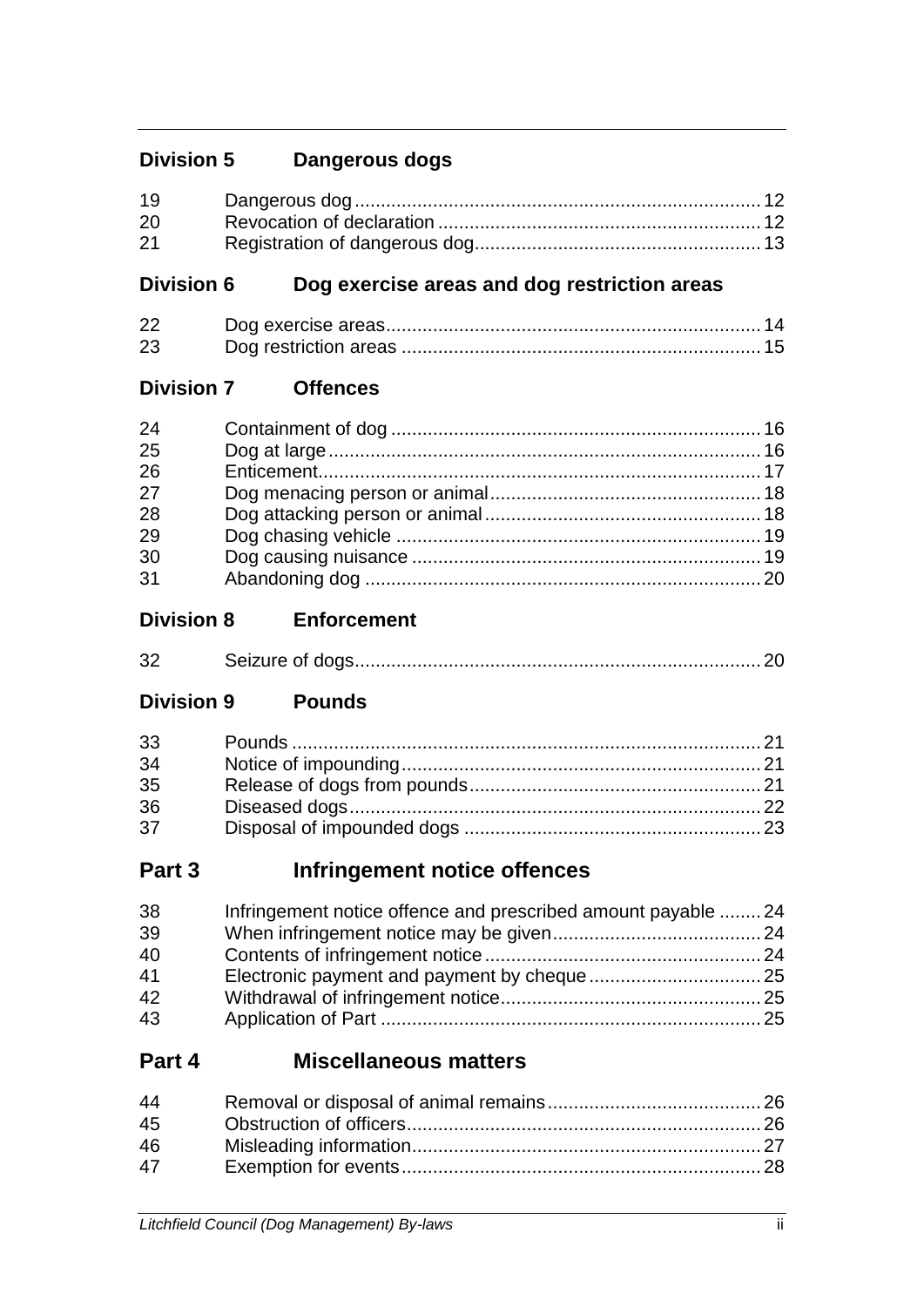| 48                |  | 28                                                                             |    |
|-------------------|--|--------------------------------------------------------------------------------|----|
| Part 5            |  | <b>Repeals and transitional matters</b>                                        |    |
| <b>Division 1</b> |  | <b>Repeals</b>                                                                 |    |
| 49                |  |                                                                                | 29 |
| <b>Division 2</b> |  | <b>Transitional matters for Litchfield Council</b><br>(Dog Management) By-laws |    |
| 50<br>51          |  |                                                                                | 29 |
| <b>Schedule</b>   |  | Infringement notice offences and<br>prescribed amounts                         |    |
| <b>ENDNOTES</b>   |  |                                                                                |    |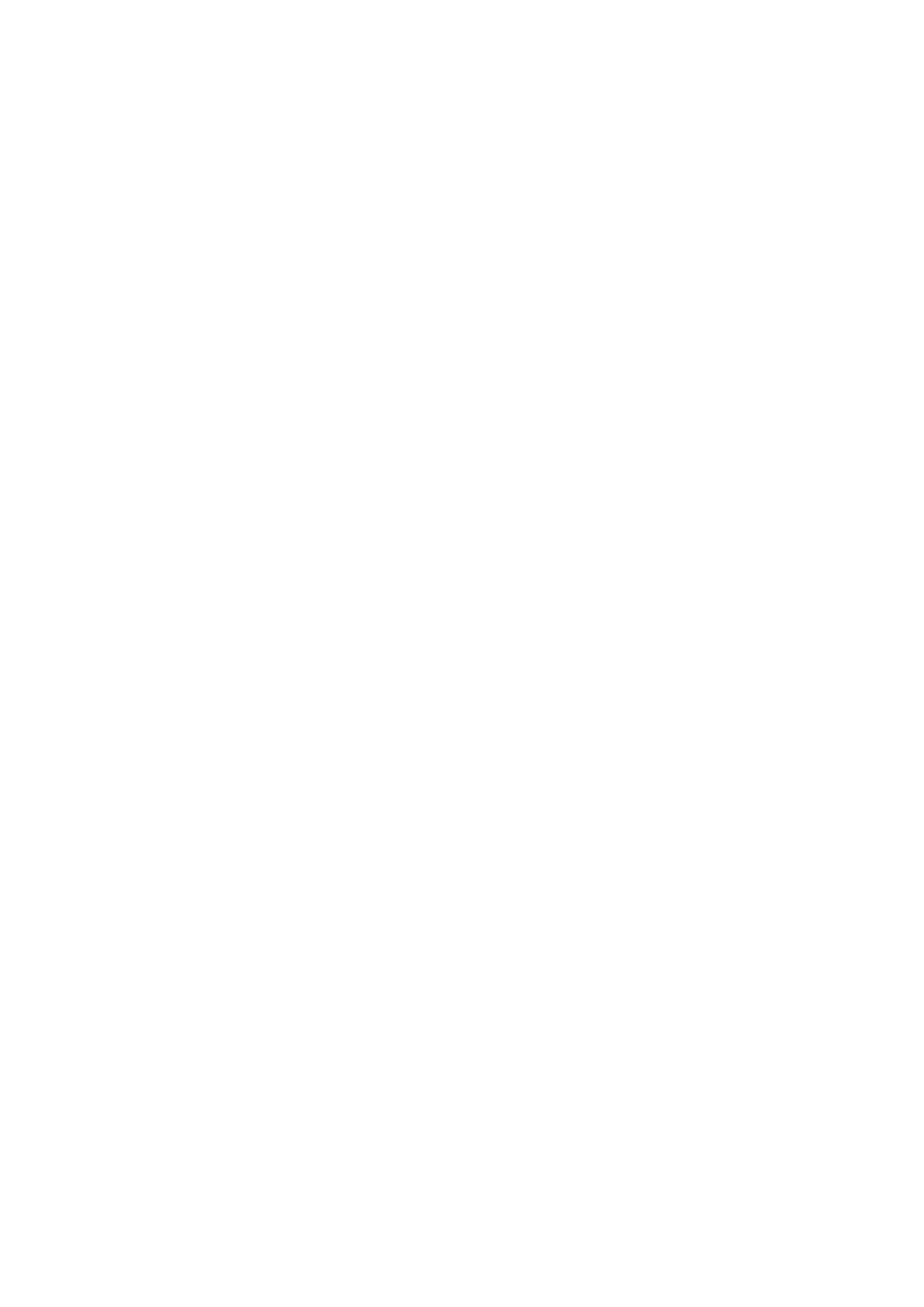# **NORTHERN TERRITORY OF AUSTRALIA**

As in force at 5 July 2017 \_\_\_\_\_\_\_\_\_\_\_\_\_\_\_\_\_\_\_\_

\_\_\_\_\_\_\_\_\_\_\_\_\_\_\_\_\_\_\_\_

### **LITCHFIELD COUNCIL (DOG MANAGEMENT) BY-LAWS**

**By-laws under the** *Local Government Act*

# **Part 1 Preliminary matters**

### **1 Citation**

These By-laws may be cited as the *Litchfield Council (Dog Management) By-laws*.

### **2 Definitions**

In these By-laws:

*abandon*, in relation to a dog, includes:

- (a) deliberately leaving the dog at premises or in a public place; and
- (b) failing to obtain the release of the dog from a pound.

*animal* means an animal that is kept on private premises in the Council area, and includes dogs, cats, birds and reptiles.

*approved* means approved by the Council.

*attack*, in relation to the actions of a dog, means an action of a dog that involves:

- (a) the dog rushing at, biting, chasing or menacing a person or another animal; and
- (b) the dog actually touching the person or animal, or the clothing or other property in the immediate possession or under the immediate control of the person, whether or not any injury or damage occurs to the person, animal or property.

*authorised person* means a person appointed under section 112(1) of the Act by the Council to be an authorised person.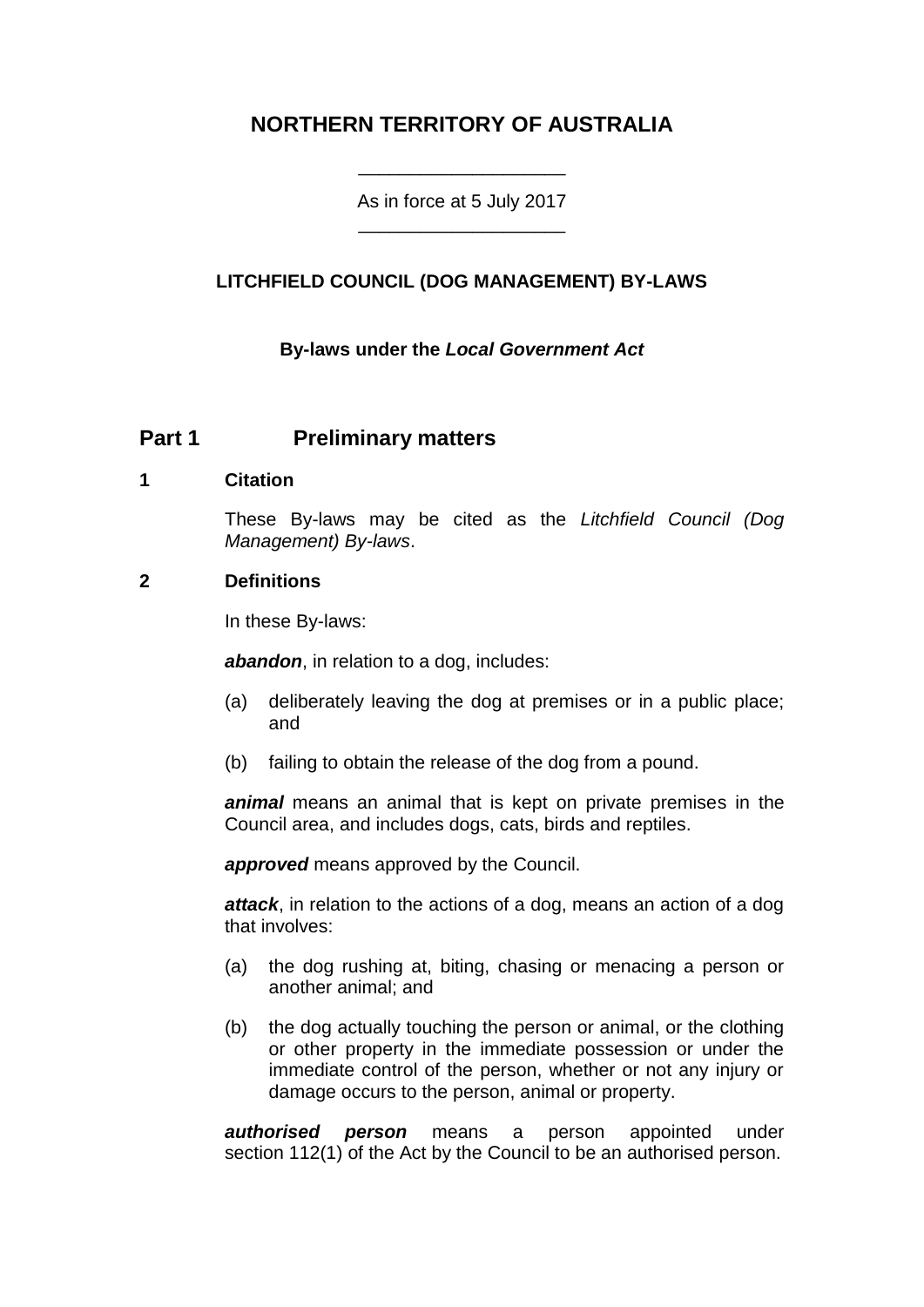*CEO* means the Chief Executive Officer of the Council.

*Council* means the Litchfield Council.

*Council area* means the Litchfield local government area.

*dangerous dog* means a dog declared under by-law 19 to be a dangerous dog.

*determined* means determined by the Council by resolution.

*dog* means an animal of the genus *Canis*.

*dog exercise area* means an area declared under by-law 22.

*dog restriction area* means an area declared under by-law 23.

*former By-laws*, see by-law 49.

*infringement notice*, see by-law 39.

*infringement notice offence*, see by-law 38(1).

#### *licence*:

- (a) means a licence granted under these By-laws for the keeping of dogs on the premises in respect of which the licence is granted; and
- (b) includes a licence that has been renewed.

*menace*, in relation to the actions of a dog, means an action that creates a reasonable apprehension in a person:

- (a) that the dog is likely to attack:
	- (i) the person; or
	- (ii) an animal owned or in the control of the person; or
	- (iii) another person; or
- (b) that the dog may escape or be released from restraint to attack a person or animal as mentioned in paragraph (a).

*microchip* means an identification device:

- (a) that complies with the following Australian Standards:
	- (i) AS 5018 2001 Electronic Animal Identification National coding scheme;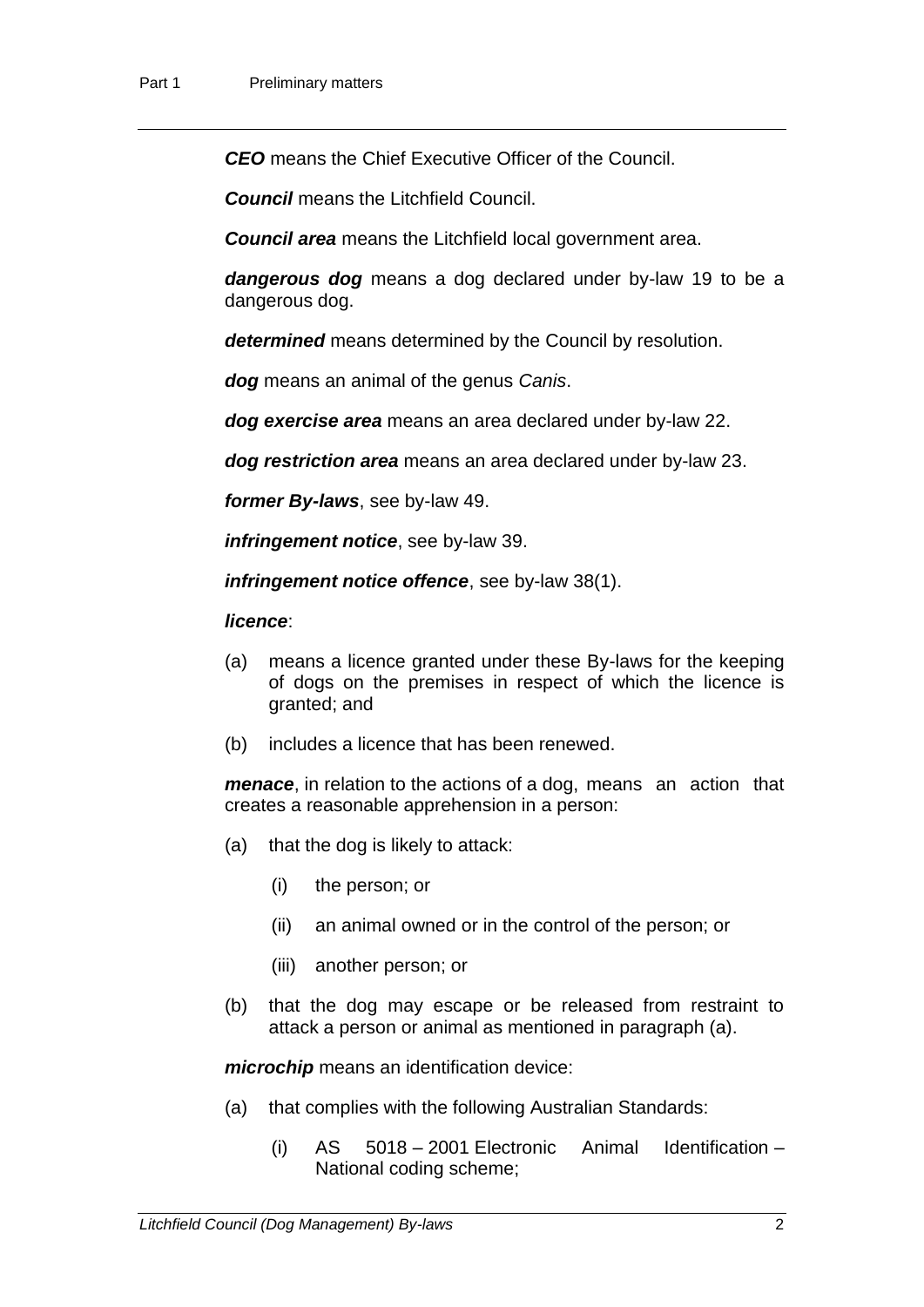- (ii) AS 5019 2001 Electronic Animal Identification Radiofrequency methods; and
- (b) that can be implanted in a dog; and
- (c) that is designed to record information in a way that it can be electronically retrieved.

*officer* means any of the following:

- (a) an authorised person;
- (b) an officer or employee of the Council.

*owner*, in relation to:

- (a) a dog, means:
	- (i) the registered owner of the dog; or
	- (ii) the person for the time being in control of the dog; and
- (b) an animal (other than a dog) means the person for the time being in control of the animal, unless another person is established to be the owner of the animal.

*pound* means a pound established or maintained in accordance with Part 2, Division 9.

*premises* includes:

- (a) a building; and
- (b) land (whether built on or not).

*prescribed amount*, see by-law 38(2).

**properly contained**, in relation to a dog, means the dog is:

- (a) kept within a fenced area from which the dog is unable to escape; or
- (b) kept inside a building or other enclosure from which the dog is unable to escape; or
- (c) confined or restrained on a property in an appropriate manner.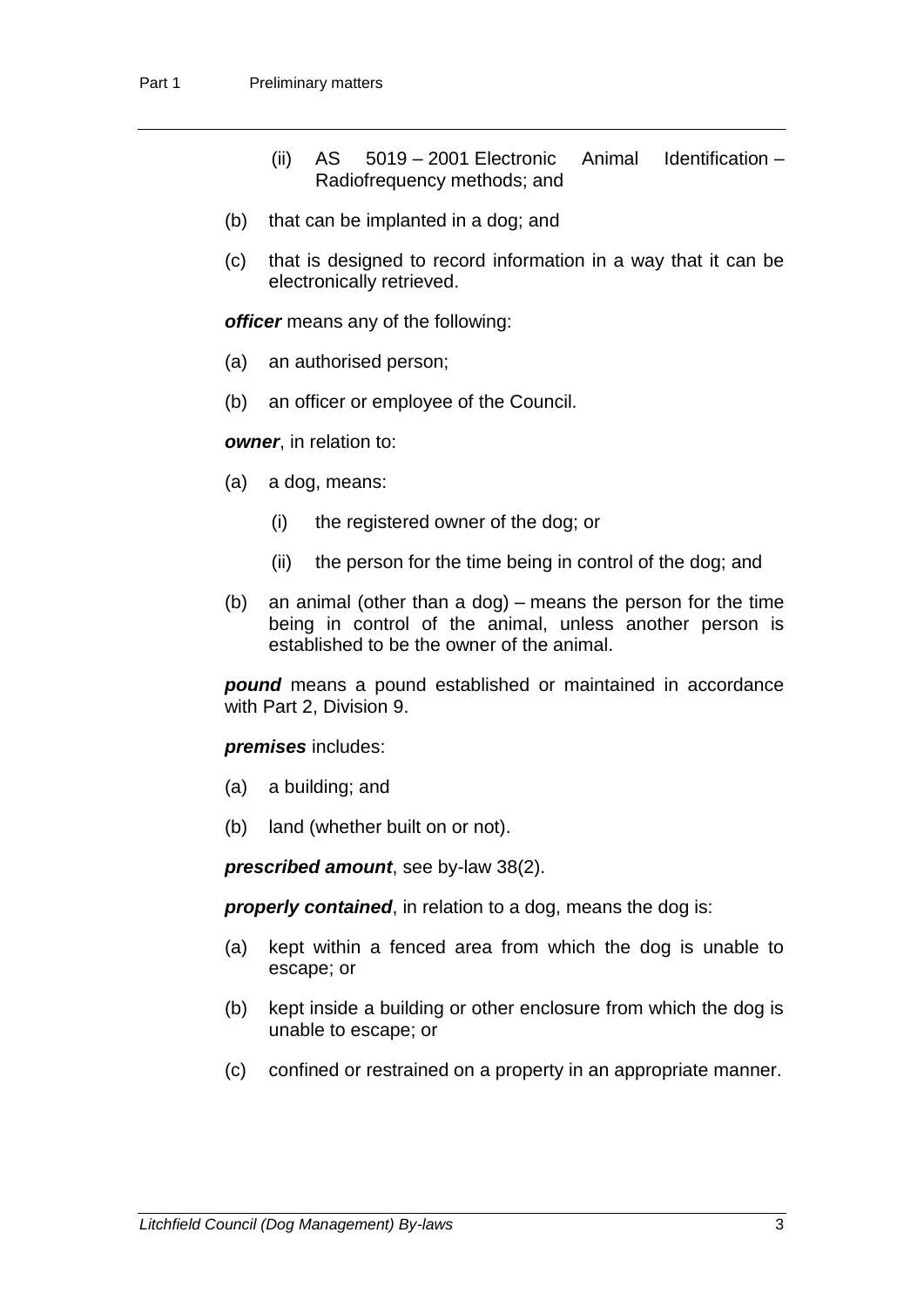#### *public place* includes:

- (a) every place to which free access is permitted to the public, with the express or tacit consent of the owner or occupier of the place; and
- (b) every place to which the public are admitted on payment of money, the test of the admittance being the payment of the money only; and
- (c) every road, street or pathway that the public are allowed to use, even if the road, street or pathway is formed on private property; and
- (d) land reserved under a law of the Territory for use by the public or members of the public.

*register* means a register kept under by-law 3.

*registered*, in relation to a dog, means registered under these By-laws.

*registered owner*, in relation to a dog, means the person specified in the appropriate register as the owner of the dog.

*vehicle* means a conveyance or other device designed to be propelled or drawn by any means and includes a bicycle, tricycle, motor vehicle, wheelchair or mobility device and, where the context allows, an animal being driven or ridden.

*veterinarian* means a registered veterinarian within the meaning of the *Veterinarians Act*.

*Note for by-law 2*

*The Interpretation Act contains definitions and other provisions that may be relevant to these by-laws.*

### **3 Registers**

- (1) The CEO must keep the registers as determined by the Council.
- (2) A register may be kept in any form, including electronic form.
- (3) The following information must be recorded in an appropriate register:
	- (a) all dogs registered by the Council;
	- (b) all licences granted by the Council;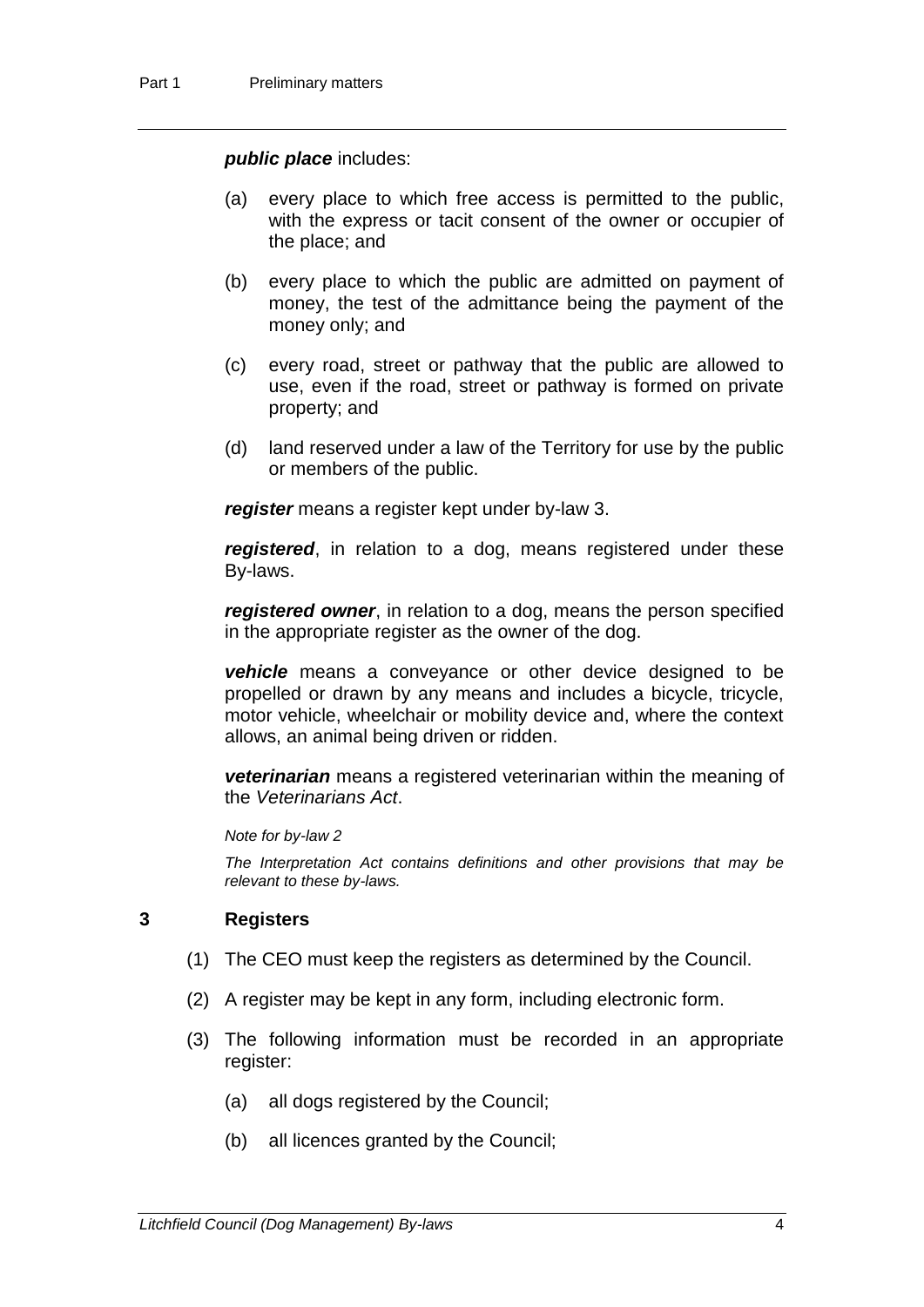- (c) all offences against these By-laws:
	- (i) of which a registered owner of a dog has been found guilty by a court; or
	- (ii) in respect of which a registered owner of a dog has paid the prescribed amount under an infringement notice.

### **4 Matters of evidence**

- (1) An extract from, or copy of an entry in, a register, purportedly signed by the CEO is evidence of the details contained in the entry without requiring the production of the register, unless a court otherwise orders.
- (2) A statement purportedly signed by the CEO in relation to the details contained in an entry in a register, including the following, is evidence of those details without requiring the production of the register, unless a court otherwise orders:
	- (a) whether the name of a person was entered in a register in relation to an animal, matter or thing;
	- (b) whether a licence or registration had been issued in relation to premises or an animal.

### **5 Application of Criminal Code**

Part IIAA of the Criminal Code applies to an offence against these By-laws.

*Note for by-law 5*

Part IIAA of the Criminal Code states the general principles of criminal *responsibility, establishes general defences, and deals with burden of proof. It also defines, or elaborates on, certain concepts commonly used in the creation of offences.*

# **Part 2 Control of dogs**

### **Division 1 Preliminary matters**

### **6 Interpretation**

- (1) A reference in this Part to the owner of a dog (other than to the registered owner) includes:
	- (a) the person for the time being in control of the dog; and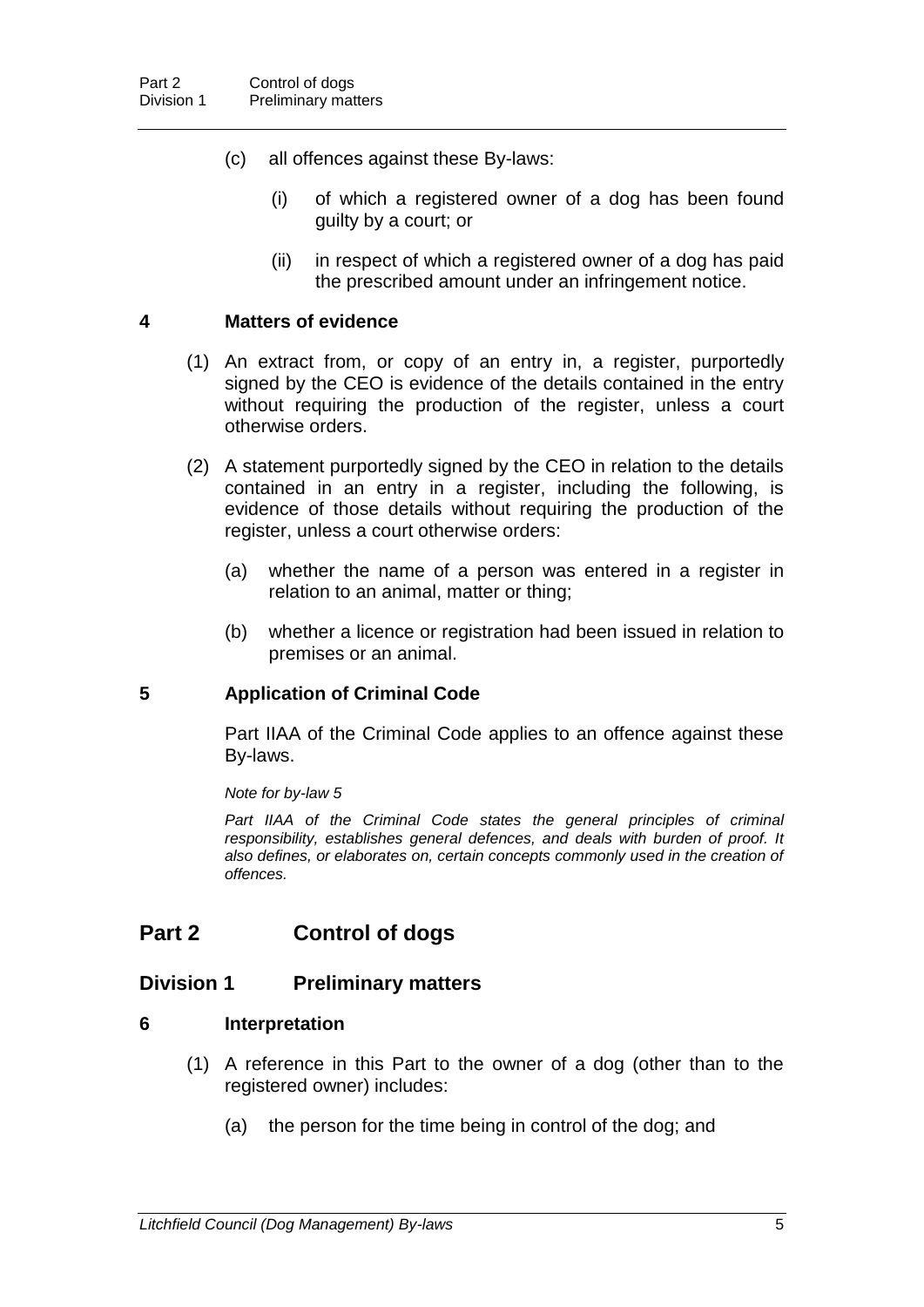- (b) the occupier of premises, or a part of premises, where the dog is usually kept; and
- (c) if the owner is under the age of 17 years, a parent or guardian of the owner.
- (2) A reference in this Part to the owner of a dog does not include a person controlling or keeping a dog under Division 9.

### **7 General exemption for assistance dogs**

- (1) By-law 23(5) and (8) do not apply in relation to:
	- (a) an assistance dog; or
	- (b) any other dog that the Council determines is exempt from those provisions.
- (2) In this by-law:

### *assistance dog* means a dog:

- (a) trained by an assistance dog training institution recognised by the Council; and
- (b) used as an assistance dog by a person who:
	- (i) is wholly or partially blind or deaf; or
	- (ii) has another form of disability requiring the use of an assistance dog.

### **Division 2 Registration of dogs**

### **8 Special considerations in determination of application for registration**

- (1) The Council must, not later than 14 days after receiving an application for the registration of a dog:
	- (a) register the dog, either conditionally or unconditionally; or
	- (b) refuse to register the dog and refund to the applicant the fee that accompanied the application.
- (2) The Council may refuse to register a dog if:
	- (a) within the period of 12 months before the date of the application the owner of the dog has been found guilty by a court of more than 2 offences against these By-laws; or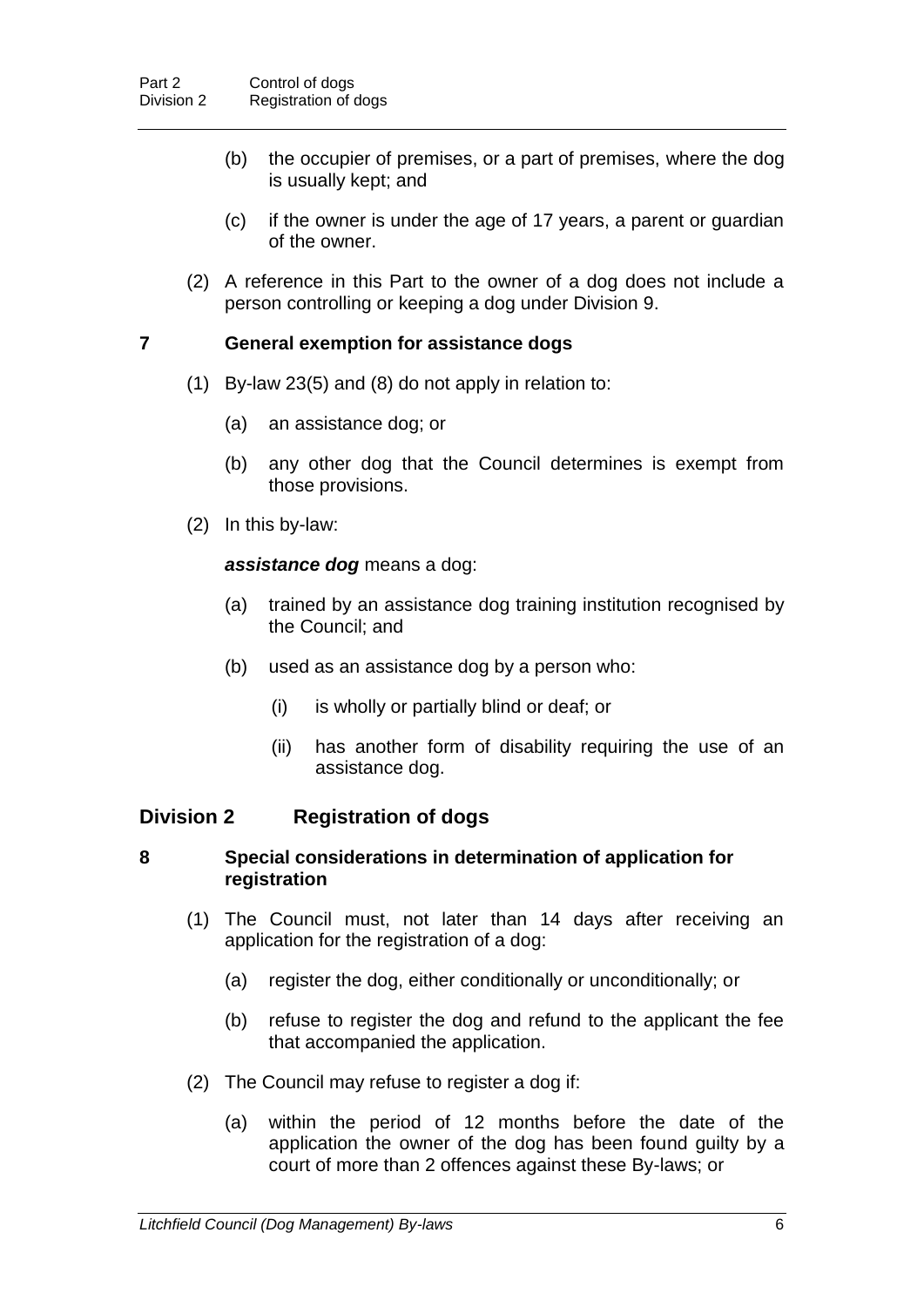- (b) the dog is a dangerous dog and, within the period of 12 months before the date of the application, the owner of the dog has contravened by-law 21(1) more than once; or
- (c) within the period of 12 months before the date of the application the dog has been impounded under these By-laws on more than 2 occasions; or
- (d) the Council is satisfied that the dog is destructive, dangerous, savage or consistently the cause of nuisance to members of the public; or
- (e) the premises on which the dog is usually kept are not secured to a degree that is satisfactory to the Council.
- (3) The Council must refuse to register a dog if:
	- (a) in keeping the dog on the premises on which the dog is usually kept, the applicant would contravene by-law 13; or
	- (b) the dog is usually kept on premises within a dog restriction area and is not a dog mentioned in by-law 23(7).
- (4) The Council must also refuse to register a dog that is not implanted with a microchip.
- (5) If the Council refuses to register a dog or imposes conditions on the registration of a dog, the Council must give the applicant a statement in writing of the reasons for its decision.
- (6) For clause (2)(a), a reference to a finding of guilt for an offence includes the payment of a prescribed amount under an infringement notice given to a person under these By-laws.
- (7) In this by-law:

*register*, or *registration* of a dog, includes renewal of the registration of the dog.

### **9 Unregistered dogs**

- (1) A person commits an offence if:
	- (a) the person keeps a dog in the Council area for a period of 3 months or longer; and
	- (b) the dog is not registered.

Maximum penalty: 20 penalty units.

(2) An offence against clause (1) is an offence of strict liability.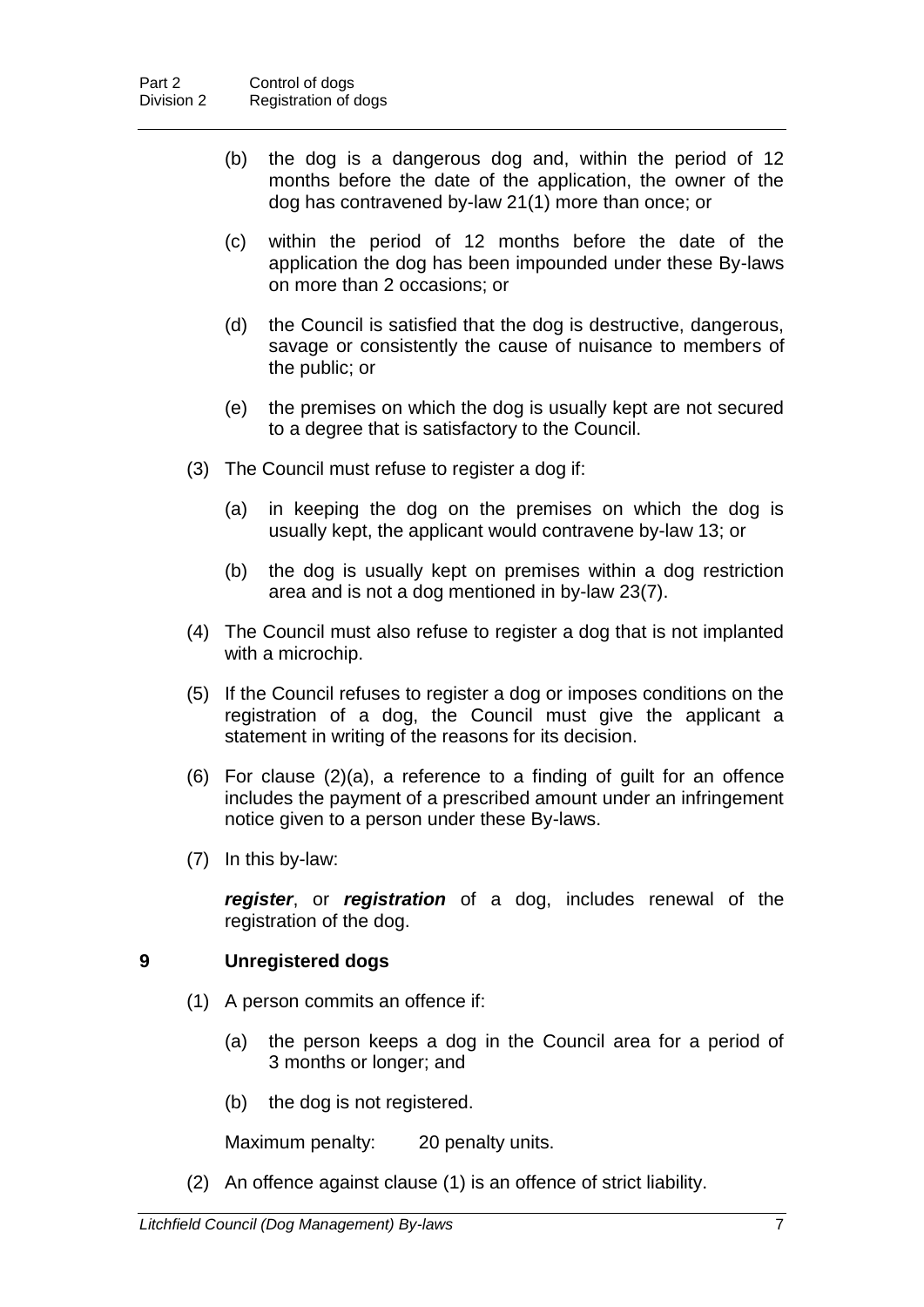- (3) Clause (1) does not apply to:
	- (a) a Council employee or contractor keeping a dog in a pound; or
	- (b) an approved incorporated body that provides services relating to animal welfare keeping a dog in a refuge maintained by it; or
	- (c) a veterinarian keeping a dog for the purposes of treatment.

### **10 Failure to comply with a condition of registration**

- (1) A registered owner of a dog commits an offence if:
	- (a) the dog has been registered subject to conditions; and
	- (b) a condition of the registration is contravened by the owner.

Maximum penalty: 20 penalty units.

- (2) An offence against clause (1) is an offence of strict liability.
- (3) It is a defence to a prosecution for an offence against clause (1) if the defendant has a reasonable excuse.

#### **11 Change of ownership**

- (1) A person who acquires ownership of a registered dog must, not later than 14 days after acquiring ownership, notify the CEO of:
	- (a) the person's name and address; and
	- (b) the name of the registered owner from whom the person acquired the dog; and
	- (c) the registration number of the dog.
- (2) A person who contravenes clause (1) commits an offence.

Maximum penalty: 10 penalty units.

- (3) An offence against clause (2) is an offence of strict liability.
- (4) It is a defence to a prosecution for an offence against clause (2) if the defendant has a reasonable excuse.
- (5) The CEO must, on being notified of a change of ownership under clause (1), amend the register accordingly.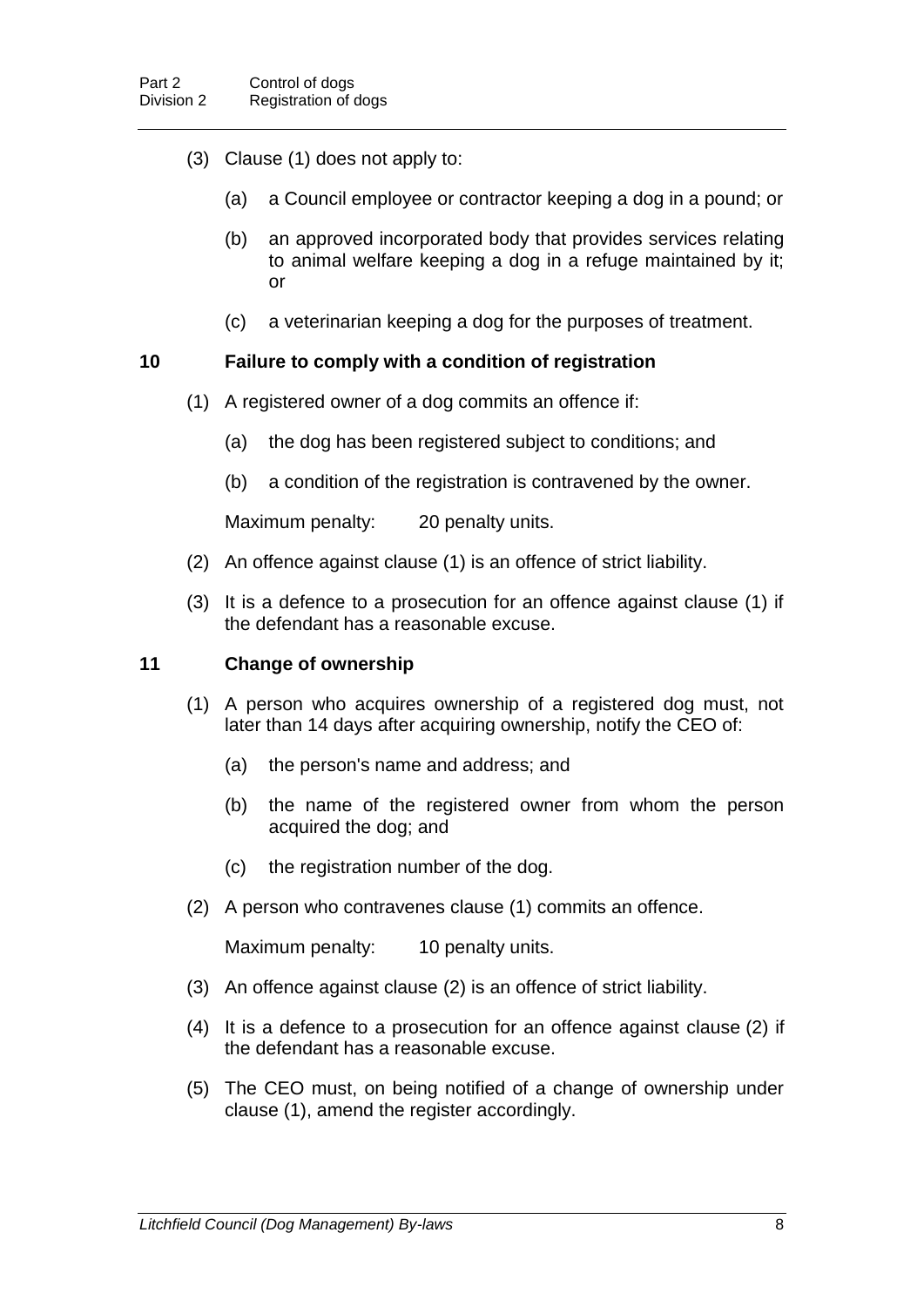### **12 Change of address**

- (1) The registered owner of a dog who changes the owner's address must, not later than 14 days after the change, notify the CEO of the new address.
- (2) A person who contravenes clause (1) commits an offence.

Maximum penalty: 10 penalty units.

- (3) An offence against clause (2) is an offence of strict liability.
- (4) It is a defence to a prosecution for an offence against clause (2) if the defendant has a reasonable excuse.
- (5) The CEO must, on being notified of a change of address under clause (1), amend the register accordingly.

### **Division 3 Licensing of premises**

### **13 Requirement for licence**

- (1) The Council may determine a maximum number of dogs, or dogs of a class of dog, that may be kept on premises without a licence.
- (2) An occupier of premises commits an offence if the occupier keeps dogs on the premises in contravention of a determination under clause (1).

Maximum penalty: 20 penalty units.

- (3) An offence against clause (2) is an offence of strict liability.
- (4) It is a defence to a prosecution for an offence against clause (2) if:
	- (a) the defendant has a reasonable excuse; or
	- (b) the defendant establishes that the dogs, or the dogs of the class of dog, had not been usually kept on the premises:
		- (i) for a period of 3 months or more immediately before the date of the alleged offence; or
		- (ii) for periods totalling 3 months or more during the 6 month period immediately before the date of the alleged offence.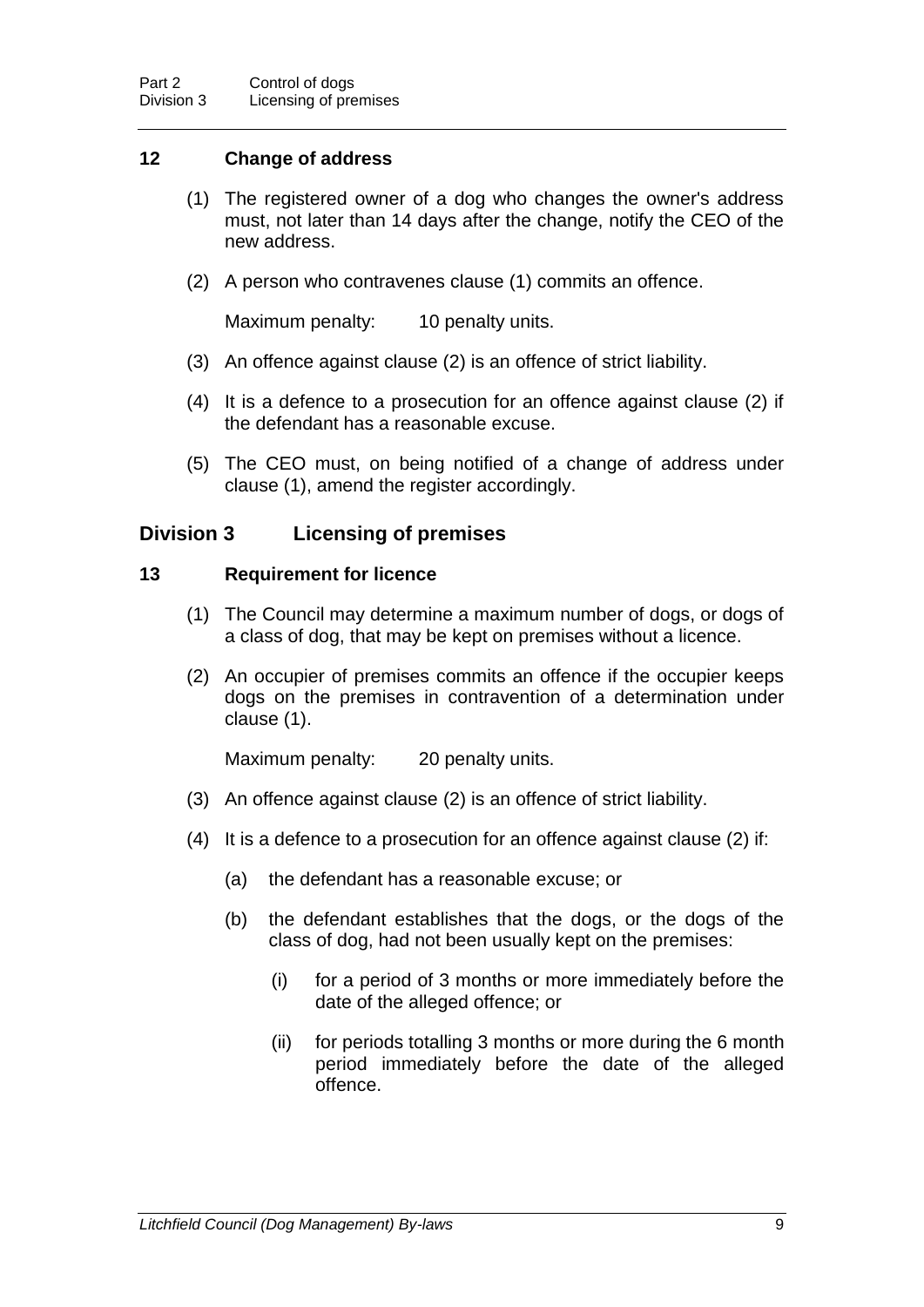### **14 Licensing of premises**

- (1) The Council must, not later than 14 days after receiving an application for the licensing of premises for the keeping of dogs:
	- (a) grant a licence in respect of the premises, either conditionally or unconditionally; or
	- (b) refuse to grant a licence in respect of the premises and refund to the applicant the fee accompanying the application.
- (2) In considering an application under clause (1), the Council may take into account any matter that it considers relevant, including the following:
	- (a) the facilities for controlling dogs at the premises specified in the application;
	- (b) the number of dogs kept or to be kept at the premises;
	- (c) the likely impact on residents in the locality where the premises are situated if the licence is granted.
- (3) If the Council has determined the manner in which premises are to be fenced, the Council must not grant a licence in respect of premises if the premises are not fenced in accordance with the determination.
- (4) The Council may renew a licence without considering the application in the manner specified in clauses (2) and (3) if:
	- (a) the application is for the renewal of a licence; and
	- (b) to the Council's knowledge no matters have arisen that, if taken into account at the time the licence was granted, would have caused the Council to refuse to grant the licence or to grant the licence subject to conditions other than those specified in the licence; and
	- (c) the Council has not, since the grant of the licence, made a determination as mentioned in clause (3) that affects the premises.
- (5) If the Council refuses to grant a licence, grants a licence subject to conditions or renews a licence subject to conditions not imposed on the original licence, the Council must give the applicant a statement in writing of the reasons for its decision.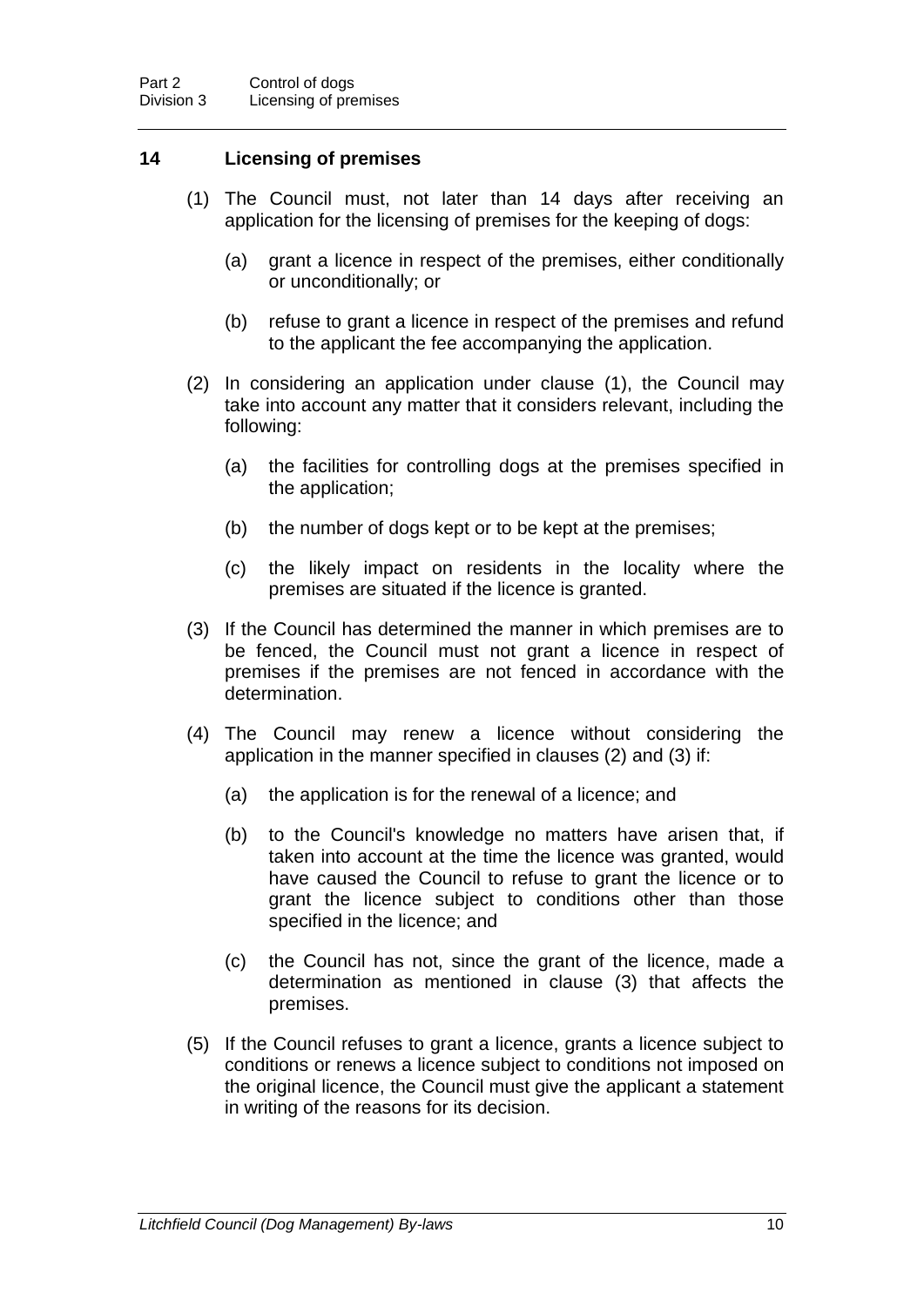### **15 Failure to comply with a condition of licence**

- (1) An occupier of premises commits an offence if:
	- (a) a licence has been granted subject to conditions in respect of the premises; and
	- (b) a condition of the licence is contravened by the occupier.

Maximum penalty: 20 penalty units.

- (2) An offence against clause (1) is an offence of strict liability.
- (3) It is a defence to a prosecution for an offence against clause (1) if the defendant has a reasonable excuse.

### **Division 4 Cancellation, variation or suspension of registration or licence**

### **16 Cancellation, variation or suspension of registration or licence by request**

The Council may, on the written request of the registered owner of a dog or the holder of a licence, by notice in writing given to the registered owner or holder:

- (a) cancel the registration of the dog or the licence; or
- (b) vary the conditions to which the registration of the dog or the licence is subject; or
- (c) in the case of a licence suspend the licence for the period specified in the notice.

### **17 Cancellation, variation, or suspension of registration or licence otherwise than by request**

- (1) The Council may, by written notice given to the registered owner of a dog or the holder of a licence, require the person given the notice to show cause why the Council should not:
	- (a) cancel the registration of the dog or the licence; or
	- (b) vary, in the manner specified in the notice, the conditions to which the registration or the licence is subject; or
	- (c) in the case of a licence suspend the licence for the period specified in the notice.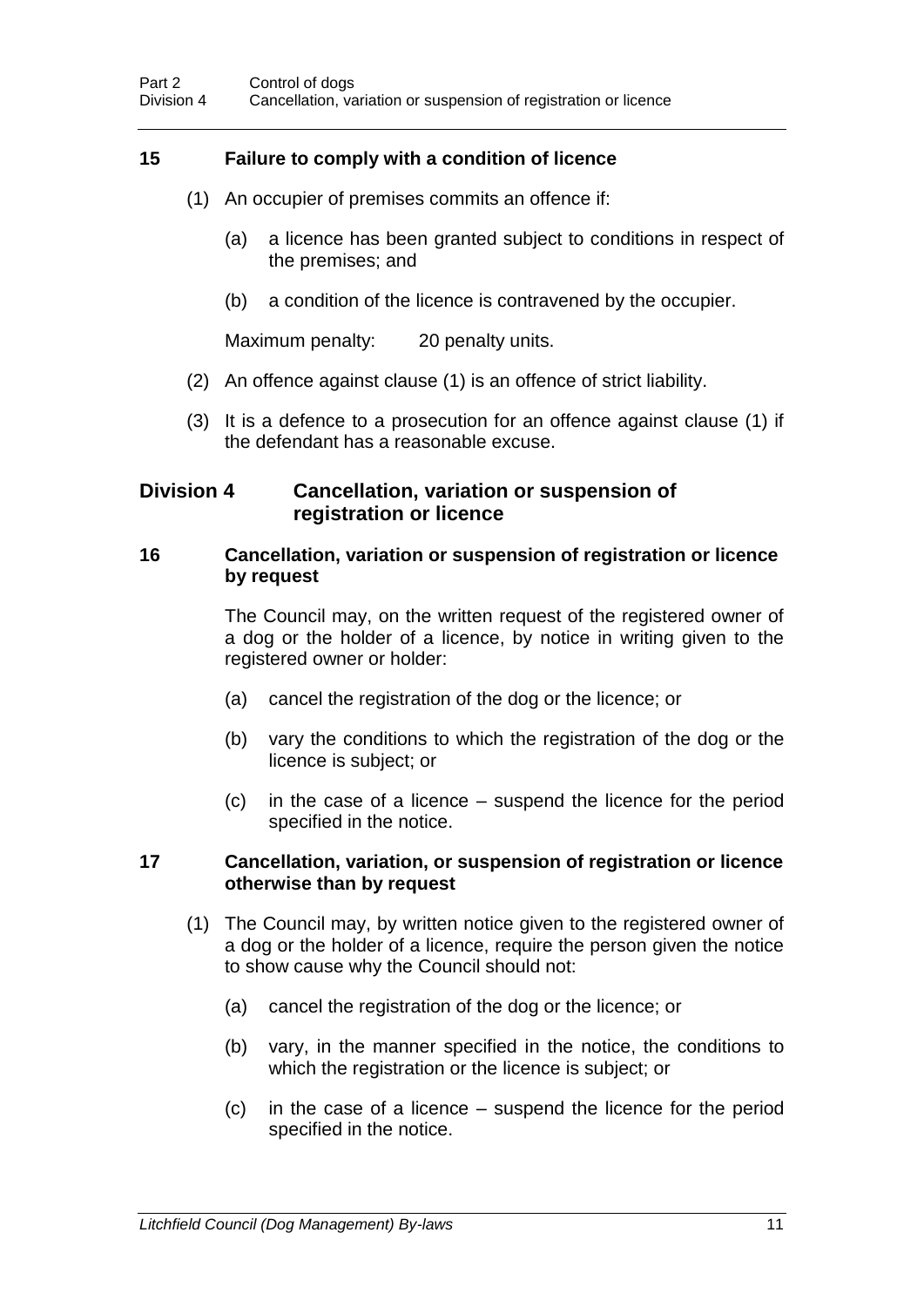- (2) The Council must consider any response by the registered owner of a dog before deciding to take an action mentioned in clause (1)(a) to (c).
- (3) The Council may, not less than 14 days after the date of service of a notice under clause (1), by another written notice given to the registered owner or the holder of the licence to whom the notice was given under clause (1):
	- (a) cancel the registration of the dog or cancel the licence; or
	- (b) vary, in the manner specified in the notice, the conditions to which the registration of the dog or the licence is subject; or
	- (c) in the case of a licence suspend the licence for the period specified in the notice (which is not to be longer than the period specified in the notice given under clause (1)).

### **18 Operation of notice of cancellation**

A notice given by the Council under by-law 16 or 17(3) takes effect on the expiry of 14 days after the notice is given.

### **Division 5 Dangerous dogs**

### **19 Dangerous dog**

- (1) An authorised person may declare a dog to be a dangerous dog if:
	- (a) the dog attacks a person or animal; or
	- (b) the dog menaces a person or animal; or
	- (c) the authorised person believes on reasonable grounds that the dog is destructive, dangerous, savage or a threat to the safety of the community.
- (2) If an authorised person declares a dog to be a dangerous dog, the Council must serve a notice of the declaration on the owner of the dog.

### **20 Revocation of declaration**

- (1) The owner of a dangerous dog may apply to the Council for the revocation of the declaration of the dog.
- (2) The Council may:
	- (a) revoke the declaration; or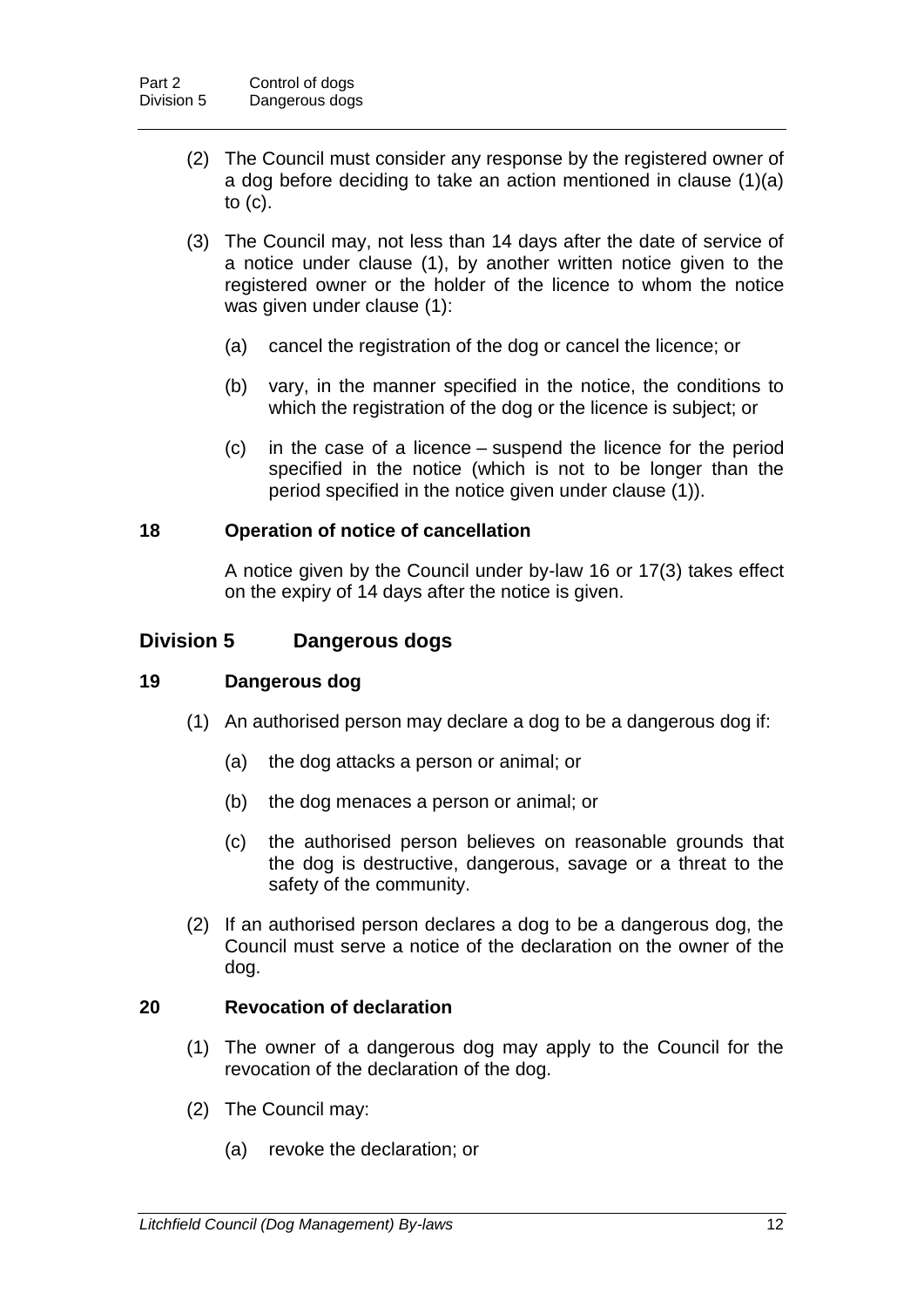- (b) refuse to revoke the declaration.
- (3) The Council must give written notice of a decision under clause (2) to the owner of the dog.
- (4) A revocation under clause (2)(a) takes effect from the date the Council notifies the owner of the revocation.
- (5) If the Council refuses an application made under clause (1), the CEO is not required to consider an application made under clause (1) in relation to the same dog within 6 months of the refusal.

### **21 Registration of dangerous dog**

- (1) As a condition of registration of a dangerous dog, the owner of the dog must:
	- (a) ensure the dog is properly contained when the dog is at the premises where the dog is usually kept; and
	- (b) erect signage on the premises where the dog is usually kept, with the words "Warning Dangerous Dog" clearly visible and legible from the front boundary of the premises; and
	- (c) when the dog is outside the premises where the dog is usually kept:
		- (i) ensure the dog is under the control of a person who is at least 18 years of age and competent to restrain the dog; and
		- (ii) ensure the dog is controlled by a suitable leash, and muzzled; and
	- (d) if the owner intends to keep the dog at a different location to the premises where the dog is usually kept for a period exceeding 14 days – notify the Council of the new address within 24 hours after the dog is relocated; and
	- (e) if the dog attacks, or is alleged to have attacked, a person or animal – notify the Council of the attack, or alleged attack, within 24 hours:
		- (i) after the attack, or alleged attack; or
		- (ii) of a later time when the owner is made aware of the attack, or alleged attack.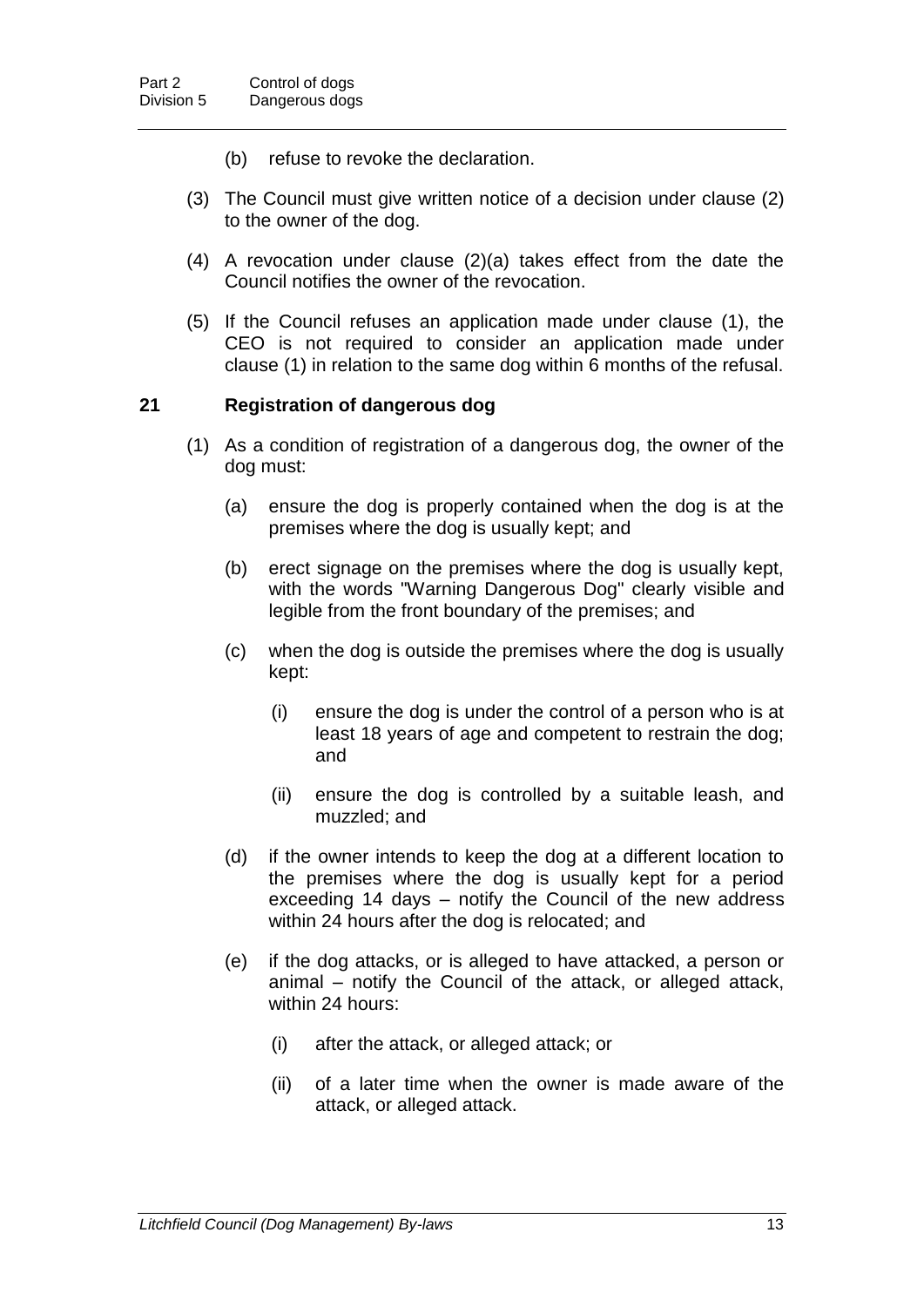- (2) It is also a condition of registration of a dangerous dog that the owner must:
	- (a) if the dog is missing notify the Council within 24 hours after the owner becomes aware the dog is missing; and
	- (b) if the dog dies notify the Council within 14 days after its death.
- (3) It is a further condition of registration of a dangerous dog that the owner must:
	- (a) inform a prospective purchaser or owner of the dog that it is a dangerous dog; and
	- (b) if ownership of the dog is transferred notify the Council of the name and address of the new owner within 24 hours after the transfer.
- (4) The owner of a dangerous dog must also comply with any other condition imposed by the Council on the registration of the dog.
- (5) If the owner of a dangerous dog contravenes any of clauses (1) to (4) more than once in a 12 month period, the Council may, by notice served on the owner of the dog, require the owner to show cause why the Council should not cancel the registration of the dog.
- (6) The Council must consider any response by the registered owner of a dog before deciding to cancel the registration of the dog.
- (7) The Council may, not less than 14 days after the day a notice under clause (5) is served, by written notice served on the owner, do one or both of the following:
	- (a) cancel the registration of the dog;
	- (b) impose additional conditions on the registration of the dog.

### **Division 6 Dog exercise areas and dog restriction areas**

### **22 Dog exercise areas**

- (1) The Council:
	- (a) may declare an area within the Council area to be a dog exercise area; and
	- (b) must specify:
		- (i) the times when a dog may be exercised in the area; and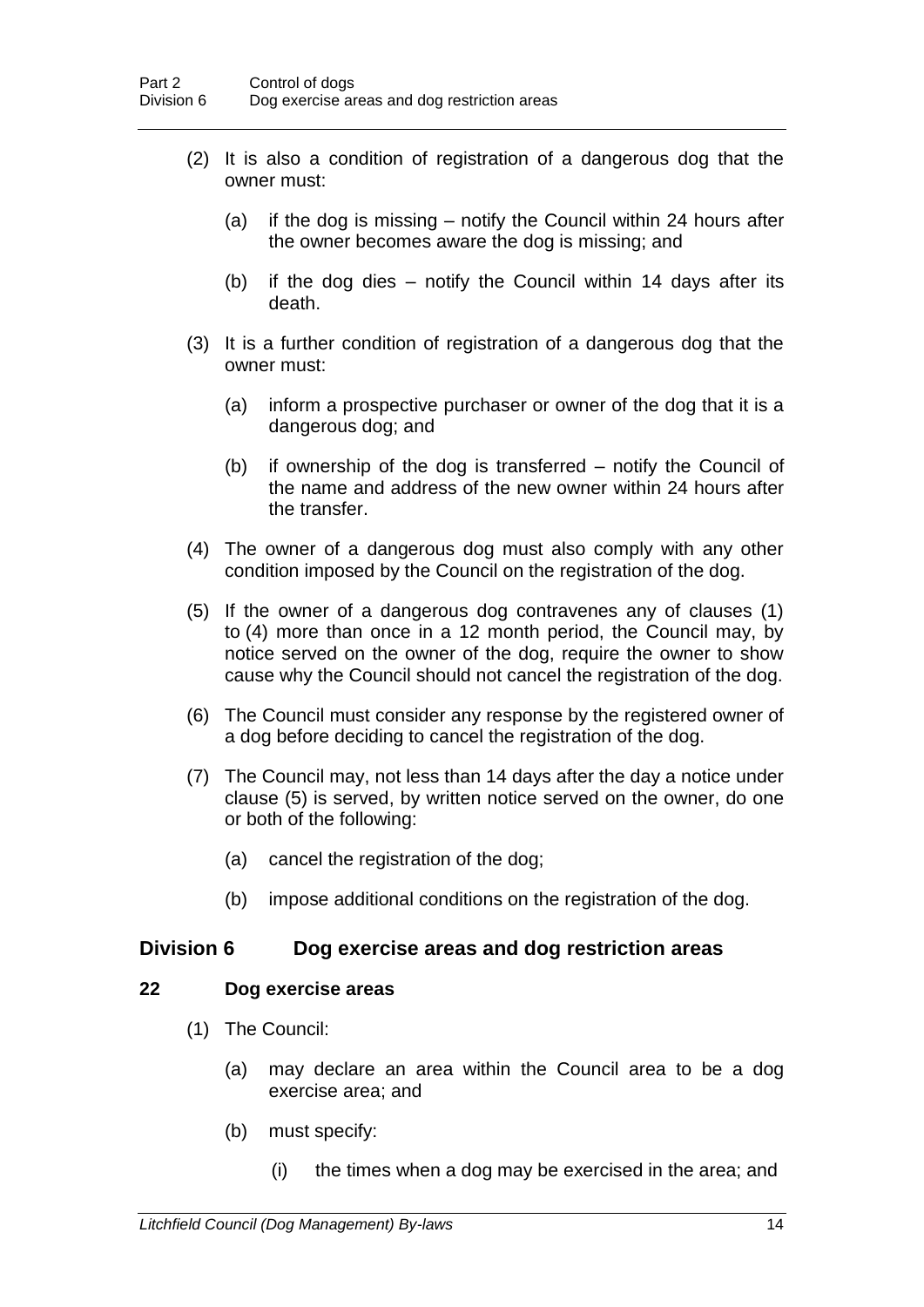(ii) any other conditions applying to the exercising of a dog in the area.

#### *Example for clause (1)(b)(ii)*

*The Council may impose a condition that female dogs in oestrus are not permitted in a dog exercise area, or are permitted only at certain times.*

- (2) The Council must publish on its website and in a newspaper circulating in the Council area a notice of its intention to declare a dog exercise area not less than 28 days before making the declaration.
- (3) The Council must consider any response from members of the public who reside in the Council area to the notice mentioned in clause (2) before declaring the area to be a dog exercise area.

### **23 Dog restriction areas**

- (1) The Council may:
	- (a) declare an area to be a dog restriction area; and
	- (b) prohibit the keeping in the area of:
		- (i) all dogs; or
		- (ii) more than a specified number of dogs; or
		- (iii) all or more than a specified number of dogs of a specified class.
- (2) The Council may also prohibit the taking of a dog into a dog restriction area.
- (3) The Council must publish on its website and in a newspaper circulating in the Council area a notice of its intention to declare a dog restriction area not less than 28 days before making the declaration.
- (4) The Council must consider any response from members of the public who reside in the Council area to the notice mentioned in clause (3) before declaring the area to be a dog restriction area.
- (5) A person commits an offence if the person keeps a dog in a dog restriction area where keeping the dog is prohibited.

Maximum penalty: 20 penalty units.

(6) An offence against clause (5) is an offence of strict liability.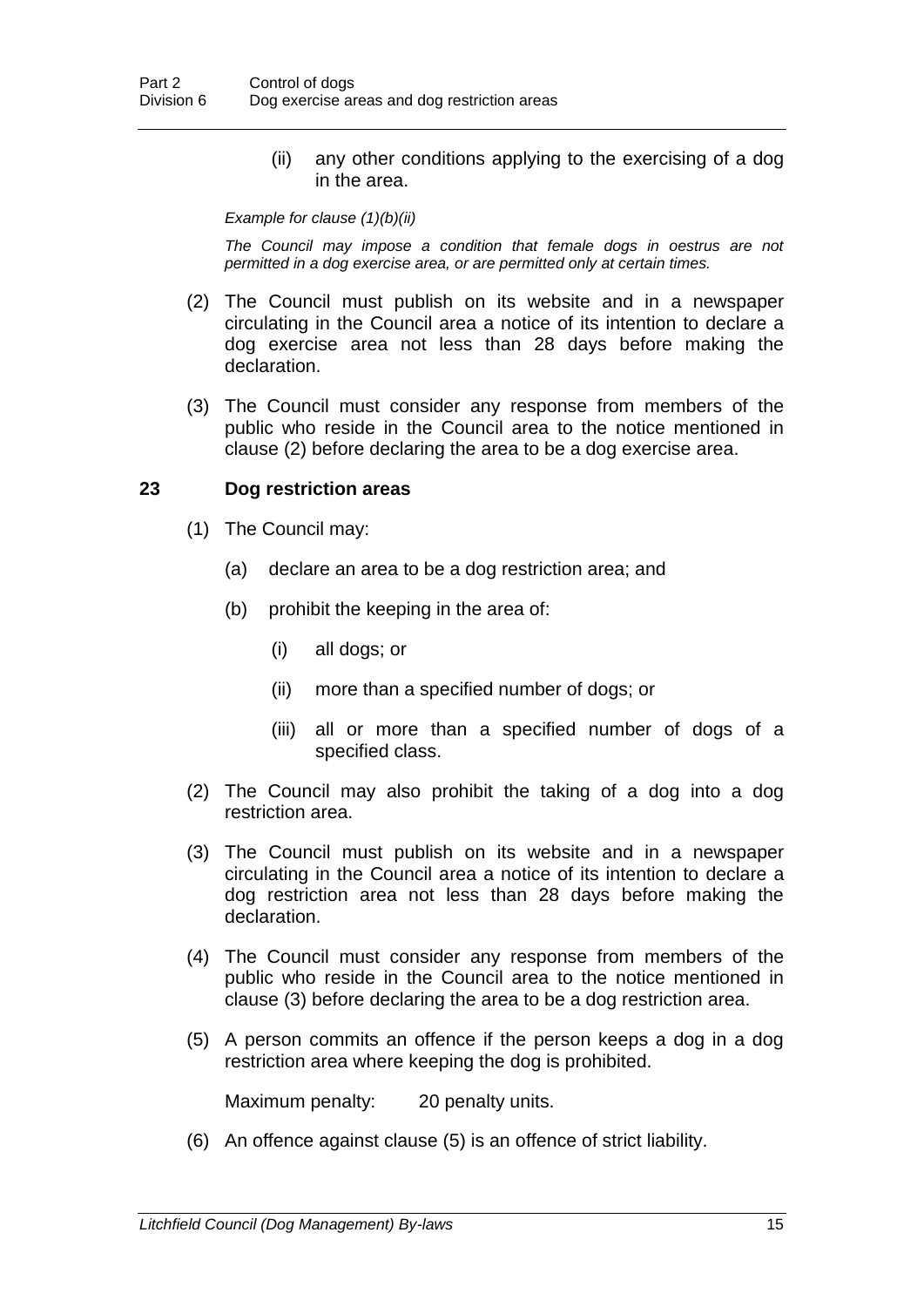- (7) It is a defence to a prosecution for an offence against clause (5) if the defendant proves that, at the date of the declaration of the dog restriction area, the dog:
	- (a) was owned by the person; and
	- (b) was usually kept at premises in the dog restriction area; and
	- (c) if required by these By-laws to be registered, was registered.
- (8) A person commits an offence if the person takes a dog into a dog restriction area where the taking of the dog is prohibited.

Maximum penalty: 20 penalty units.

(9) It is a defence to a prosecution for an offence against clause (8) if the person has a reasonable excuse.

### **Division 7 Offences**

### **24 Containment of dog**

(1) An owner of a dog commits an offence if the dog is not properly contained when the dog is on the premises where the dog is usually kept.

Maximum penalty: 20 penalty units.

- (2) An offence against clause (1) is an offence of strict liability.
- (3) For clause (1), the following matters are immaterial:
	- (a) the time for which the dog is not properly contained;
	- (b) the ability of the owner to contain the dog.

### **25 Dog at large**

(1) An owner of a dog commits an offence if the dog is at large in the Council area.

Maximum penalty: 20 penalty units.

- (2) An offence against clause (1) is an offence of strict liability.
- (3) It is a defence to a prosecution for an offence against clause (1) if the defendant establishes that another person had, without the defendant's permission, enticed the dog to become at large.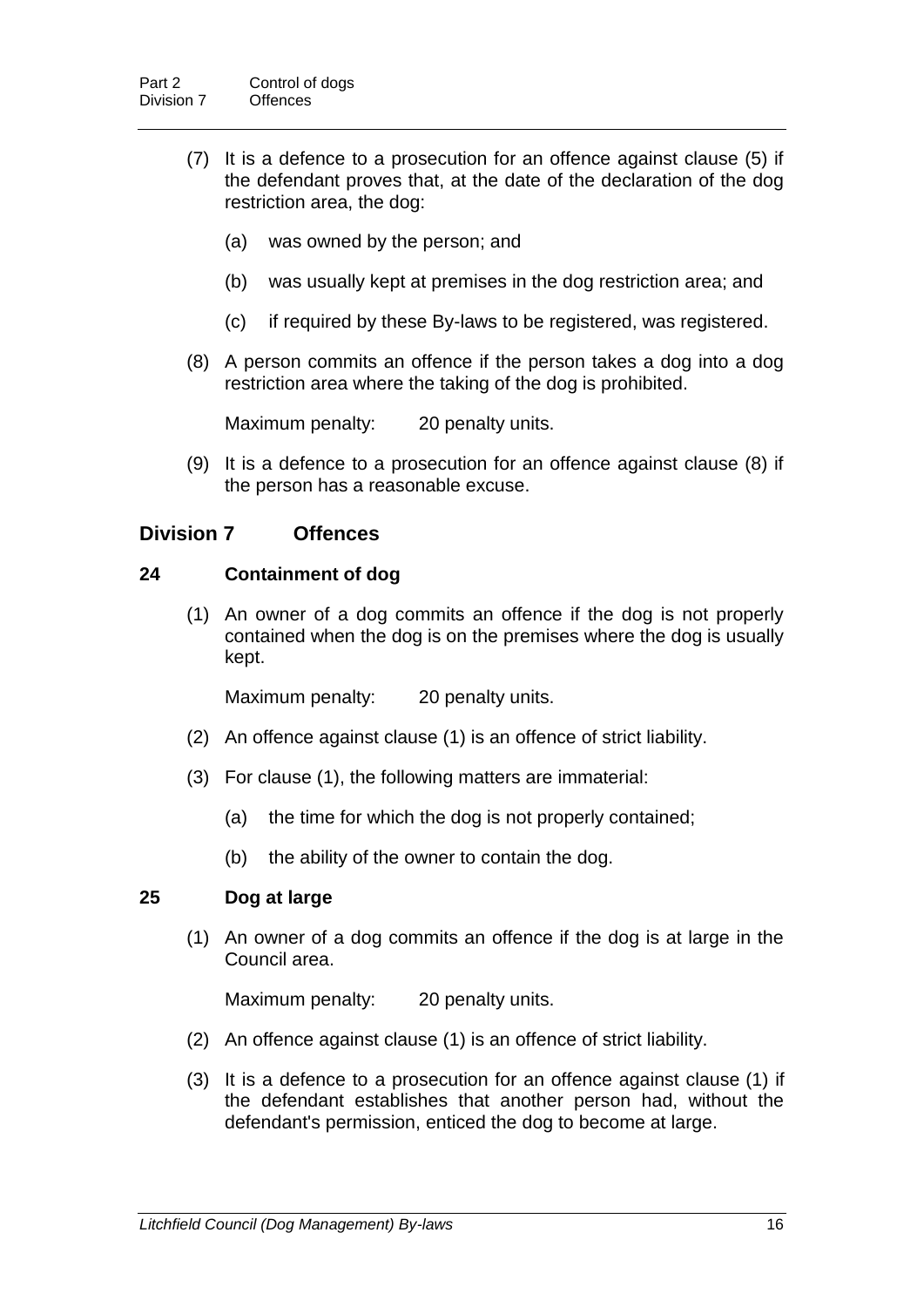- (4) It is also a defence to a prosecution for an offence against clause (1) if the defendant establishes that:
	- (a) the dog was in a dog exercise area; and
	- (b) the dog was not in contravention of any conditions applying in relation to the dog exercise area.
- (5) In this by-law:

*at large*, in relation to a dog, means:

- (a) the dog is in a place other than the premises where the dog is usually kept; and
- (b) the dog is not under effective control.

*under effective control*, in relation to a dog, means the dog is:

- (a) restrained by a leash, cord, chain or similar device that:
	- (i) is no longer than 3 metres; and
	- (ii) is held by a person who is over the age of 12 years and competent to restrain the dog; or
- (b) enclosed in a vehicle (which includes being in or on the back of a flat-topped, tray-backed or well-bodied vehicle) in such a manner that no part of the dog is projecting from the vehicle; or
- (c) in a dog exercise area in accordance with the conditions, if any, to which use of the area is subject.

### **26 Enticement**

A person commits an offence if:

- (a) the person intentionally engages in conduct; and
- (b) the conduct results in the owner of a dog being liable to prosecution for an offence against these By-laws; and
- (c) the person is reckless in relation to that result.

Maximum penalty: 20 penalty units.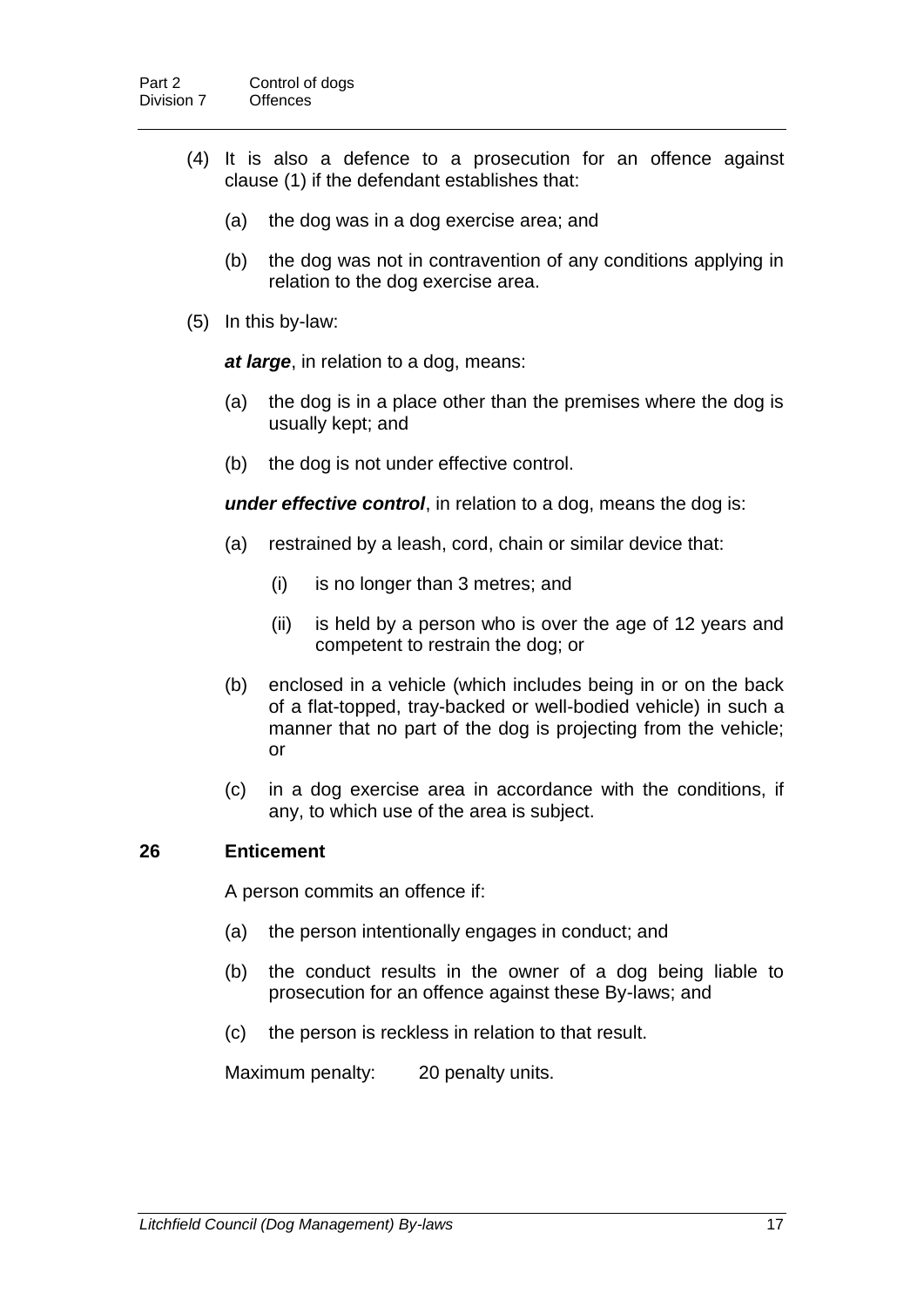### **27 Dog menacing person or animal**

- (1) An owner of a dog must ensure that the dog does not menace a person or animal.
- (2) An owner of a dog commits an offence if the owner contravenes clause (1).

Maximum penalty: 20 penalty units.

- (3) An offence against clause (2) is an offence of strict liability.
- (4) It is a defence to a prosecution for an offence against clause (2) if the defendant establishes any of the following:
	- (a) another person had, without the defendant's permission, enticed the dog to menace the person or animal;
	- (b) the animal that was menaced was menaced on premises owned or occupied by the defendant;
	- (c) the person who was attacked:
		- (i) was attacked on premises owned or occupied by the defendant; and
		- (ii) was not able to establish that he or she was on the premises for a lawful purpose.
- (5) If a court finds a person guilty of an offence against clause (2), the court may make one or both of the following orders:
	- (a) if the dog was impounded as a result of the offence an order that the person pay the costs and expenses of, and incidental to, the impounding;
	- (b) an order for the destruction of the dog in addition to, or instead of, the penalty for the offence.

#### **28 Dog attacking person or animal**

- (1) An owner of a dog must ensure that the dog does not attack a person or animal.
- (2) An owner of a dog commits an offence if the owner contravenes clause (1).

Maximum penalty: 20 penalty units.

(3) An offence against clause (2) is an offence of strict liability.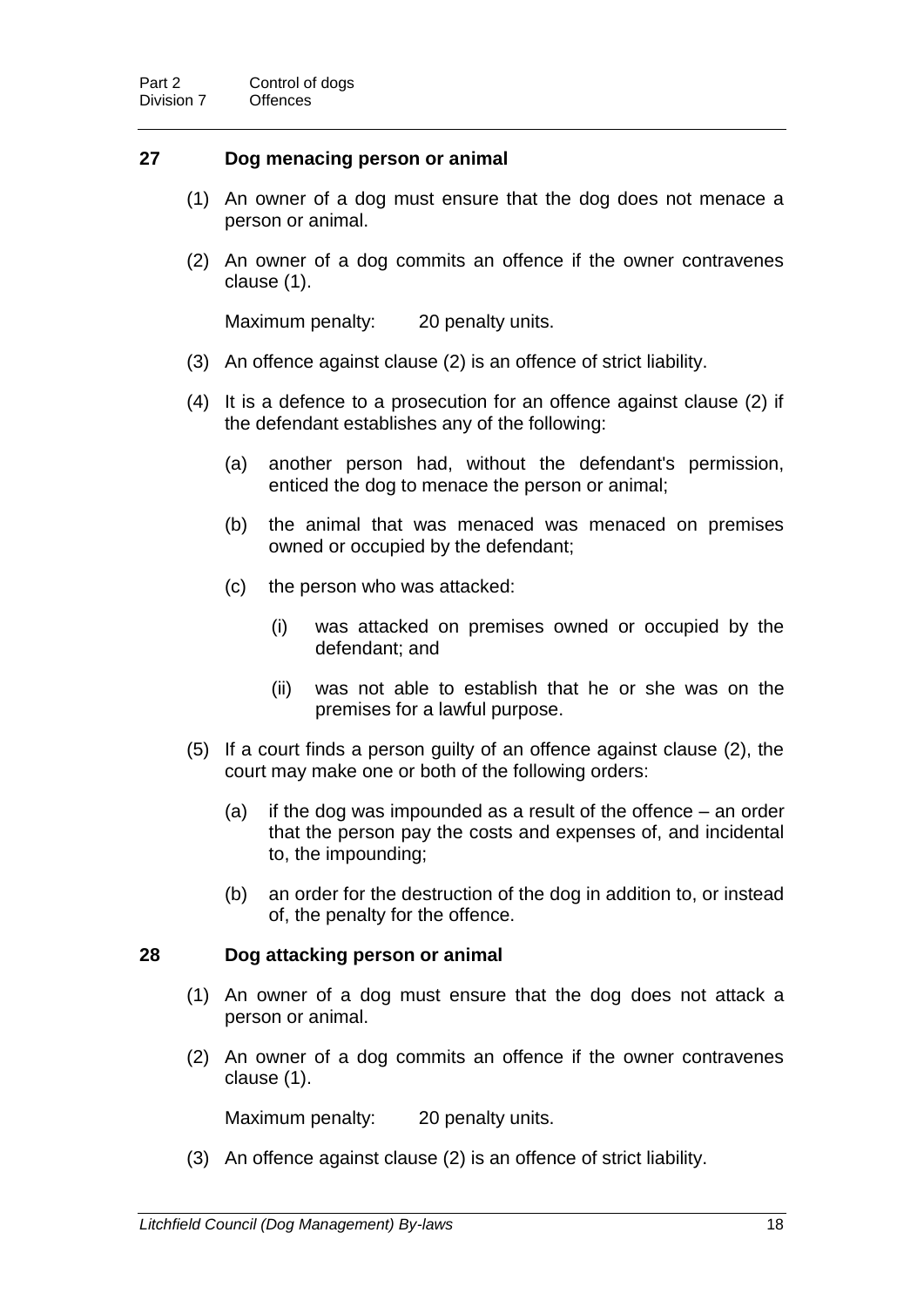- (4) It is a defence to a prosecution for an offence against clause (2) if the defendant establishes any of the following:
	- (a) another person had, without the defendant's permission, enticed the dog to attack the person or animal;
	- (b) the animal that was attacked was attacked on premises owned or occupied by the defendant;
	- (c) the person who was attacked:
		- (i) was attacked on premises owned or occupied by the defendant; and
		- (ii) was not able to establish that he or she was on the premises for a lawful purpose.
- (5) If a court finds a person guilty of an offence against clause (2), the court may make one or both of the following orders:
	- (a) if the dog was impounded as a result of the offence an order that the person pay the costs and expenses of, and incidental to, the impounding;
	- (b) an order for the destruction of the dog in addition to, or instead of, the penalty for the offence.

### **29 Dog chasing vehicle**

- (1) An owner of a dog must ensure the dog does not chase a vehicle.
- (2) An owner of a dog commits an offence if the owner contravenes clause (1).

Maximum penalty: 20 penalty units.

- (3) An offence against clause (2) is an offence of strict liability.
- (4) It is a defence to a prosecution for an offence against clause (2) if the defendant establishes that another person had, without the defendant's permission, enticed the dog to chase the vehicle.

### **30 Dog causing nuisance**

- (1) An owner of a dog must ensure that the dog, either by itself or in concert with other dogs, is not a nuisance.
- (2) An owner of a dog commits an offence if the owner contravenes clause (1).

Maximum penalty: 20 penalty units.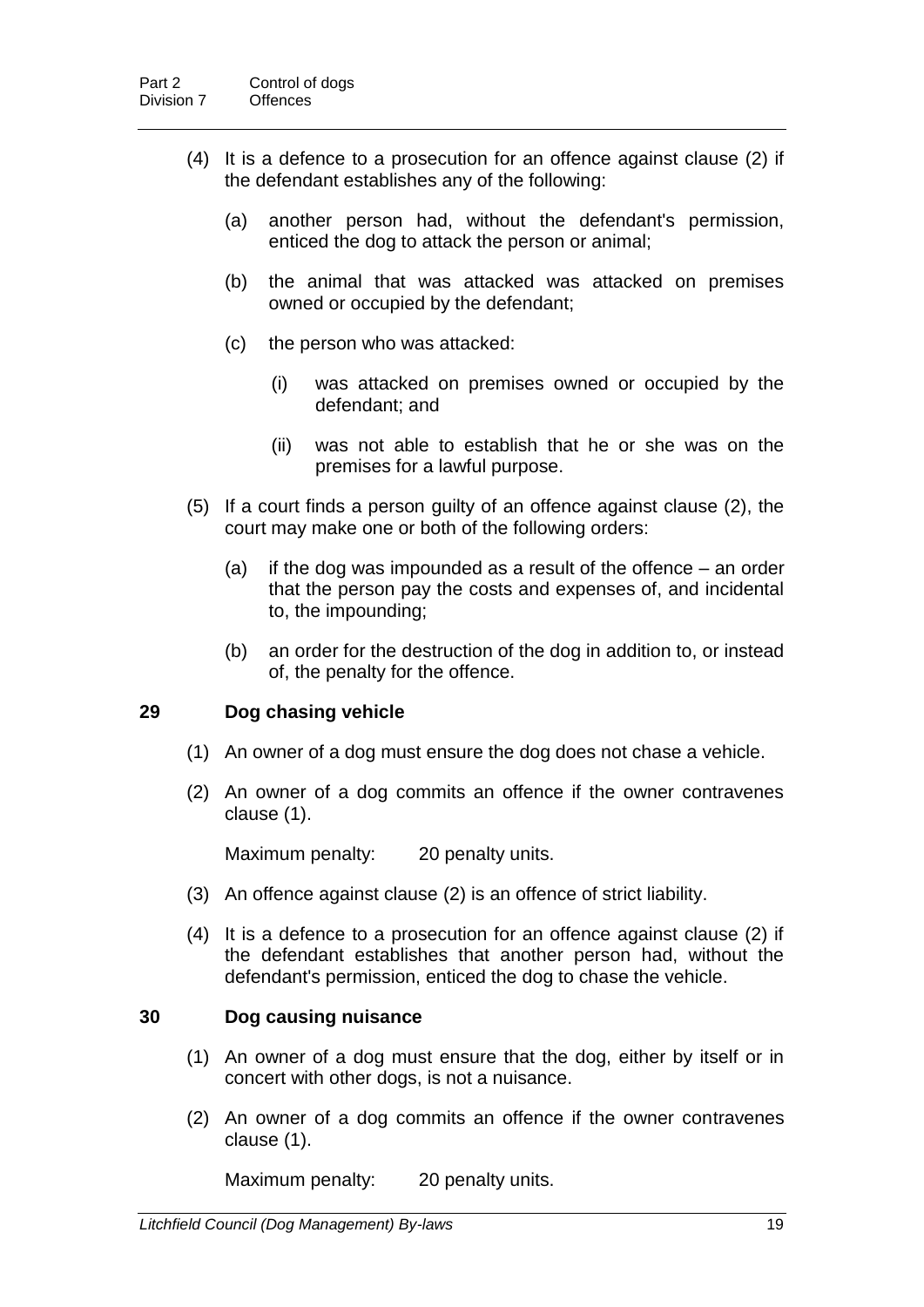- (3) An offence against clause (2) is an offence of strict liability.
- (4) It is a defence to a prosecution for an offence against clause (2) if the defendant has a reasonable excuse.
- (5) For this by-law, a dog is a nuisance if it is injurious or dangerous to the health of the community or an individual, or behaves repeatedly in a manner contrary to the general interest of the community or an individual.
- (6) Without limiting clause (5), a dog is a nuisance if it:
	- (a) creates a noise, by barking or otherwise, that persistently occurs or continues to a degree or extent that has a disturbing effect on the state of reasonable mental, physical or social well-being of a person; or
	- (b) repeatedly barks when people or vehicles use a public place in the vicinity of the premises where the dog is kept; or
	- (c) repeatedly defecates in a place causing annoyance to a person other than the owner of the dog.
- (7) The owner of a dog does not commit an offence against this by-law by reason of the actions of the dog mentioned in clause (6)(c) if the owner immediately removes the faeces and disposes of them in a public garbage receptacle or on the owner's own property.

### **31 Abandoning dog**

(1) A person commits an offence if the person abandons a dog in the Council area.

Maximum penalty: 20 penalty units.

- (2) An offence against clause (1) is an offence of strict liability.
- (3) It is a defence to a prosecution for an offence against clause (1) if the defendant has a reasonable excuse.

### **Division 8 Enforcement**

### **32 Seizure of dogs**

- (1) An authorised person may seize:
	- (a) an apparently diseased, injured, savage, destructive, stray or unregistered dog; or
	- (b) a dog that is at large; or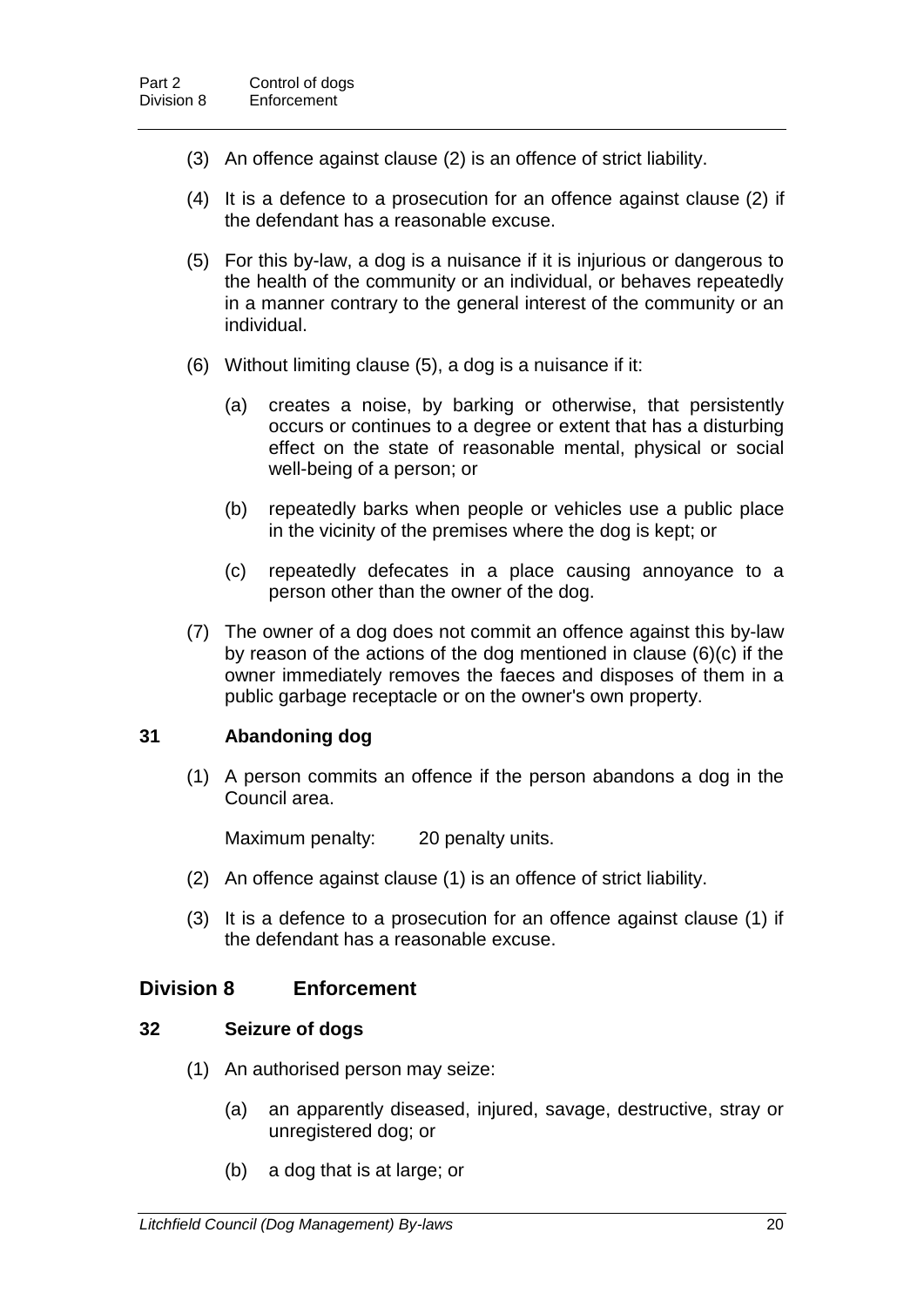- (c) a dangerous dog, if the owner of the dog has not complied with the conditions of the dog's registration.
- (2) The authorised person may destroy the dog if:
	- (a) the dog is diseased, injured, savage or destructive; and
	- (b) in the opinion of the authorised person, it is necessary to do so.
- (3) Otherwise, the authorised person must as soon as practicable:
	- (a) deliver the dog to a pound; or
	- (b) return the dog to its owner.

### **Division 9 Pounds**

### **33 Pounds**

The Council may, whether within the Council area or otherwise:

- (a) establish a pound; or
- (b) make arrangements it considers appropriate for the use of premises for impounding dogs under this Division.

### **34 Notice of impounding**

- (1) If a registered dog with a microchip is delivered to a pound, the CEO must give the registered owner a notice of the impounding of the dog.
- (2) If a dog with a collar on which an address is displayed is delivered to a pound, the CEO may give, at the address, a notice of the impounding of the dog.
- (3) Except as mentioned in clause (1) or (2), the CEO is not obliged to notify the owner of a dog of the impounding of the dog.

### **35 Release of dogs from pounds**

- (1) Subject to by-law 37(1)(b), an impounded dog is not to be released from a pound:
	- (a) unless it is registered; and
	- (b) other than to the owner of the dog or a person authorised to act as the owner's agent; and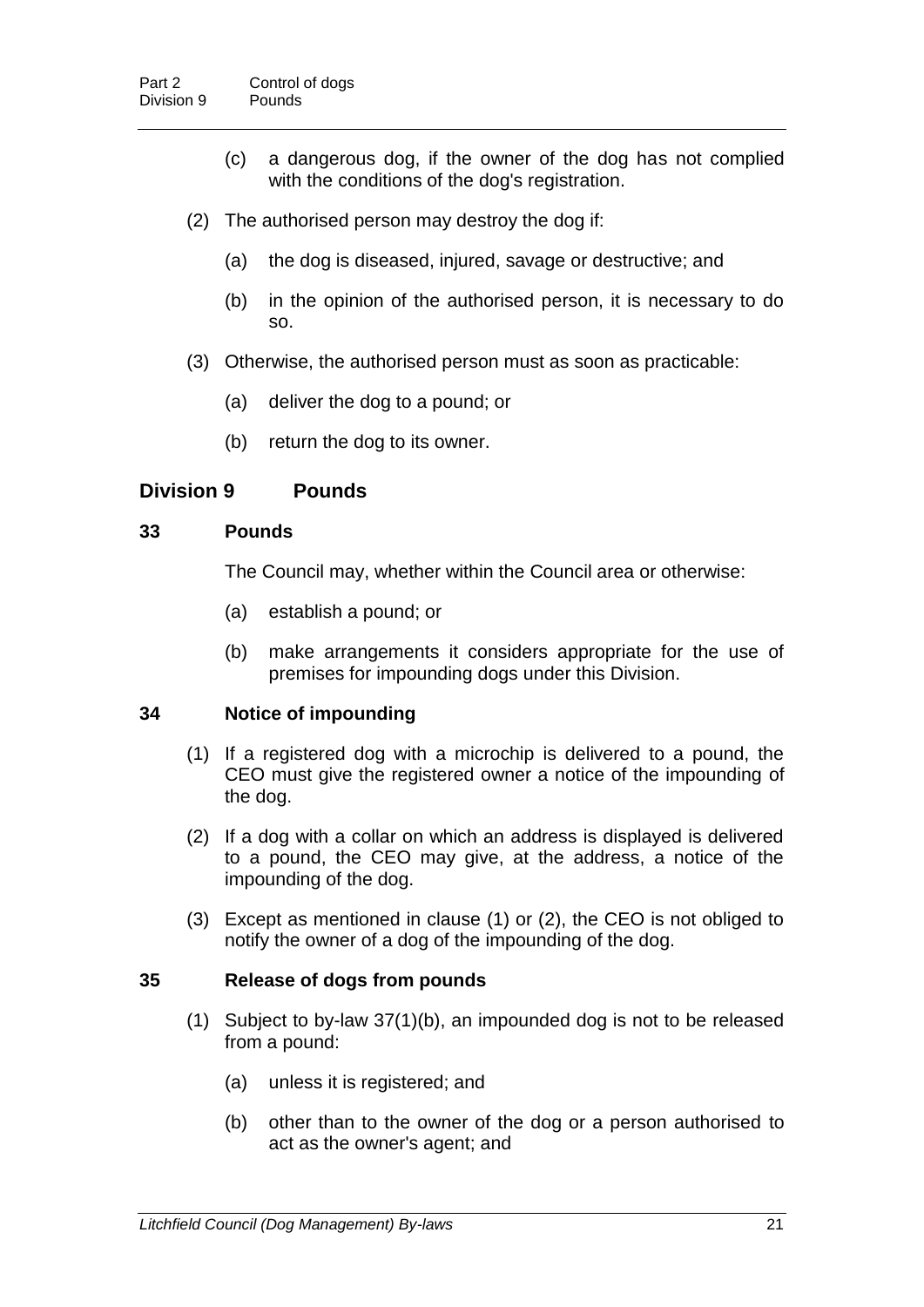- (c) unless there is paid to the Council the appropriate release fees.
- (2) A person who is collecting a dog from a pound must satisfy the council employee at the pound that the person is the owner of the dog, or is authorised to act as the owner's agent.

### **36 Diseased dogs**

- (1) This by-law applies if a dog has been seized under these By-laws and:
	- (a) a council employee notices or suspects that the dog is diseased; or
	- (b) the CEO receives advice from a veterinarian that the dog is, or is suspected of being, diseased.
- (2) If clause (1)(a) applies, the employee must notify the CEO of the dog's condition.
- (3) The CEO must arrange for the dog to be isolated from other dogs in the pound.
- (4) The CEO must give the owner, if known, of a dog isolated under clause (3) written notice that the dog is, or is suspected of being, diseased and that the Council:
	- (a) requires the dog to undergo a course of treatment specified in the notice; or
	- (b) requires the dog to be destroyed.
- (5) In a notice under clause (4), the CEO may require the owner of the dog to produce to the Council, within the time specified in the notice, a report prepared by a veterinarian or other person specified in the notice relating to:
	- (a) if the dog is not required to be destroyed the disease of the dog; or
	- (b) all other dogs usually kept at the premises where the dog was kept.
- (6) A dog the subject of a notice under this by-law may be released from the pound in accordance with by-law 35 or 37(1)(b) subject to any conditions the Council considers appropriate.
- (7) The CEO may arrange for a dog in a pound to be destroyed if the dog is so diseased or injured that it is humane to destroy it.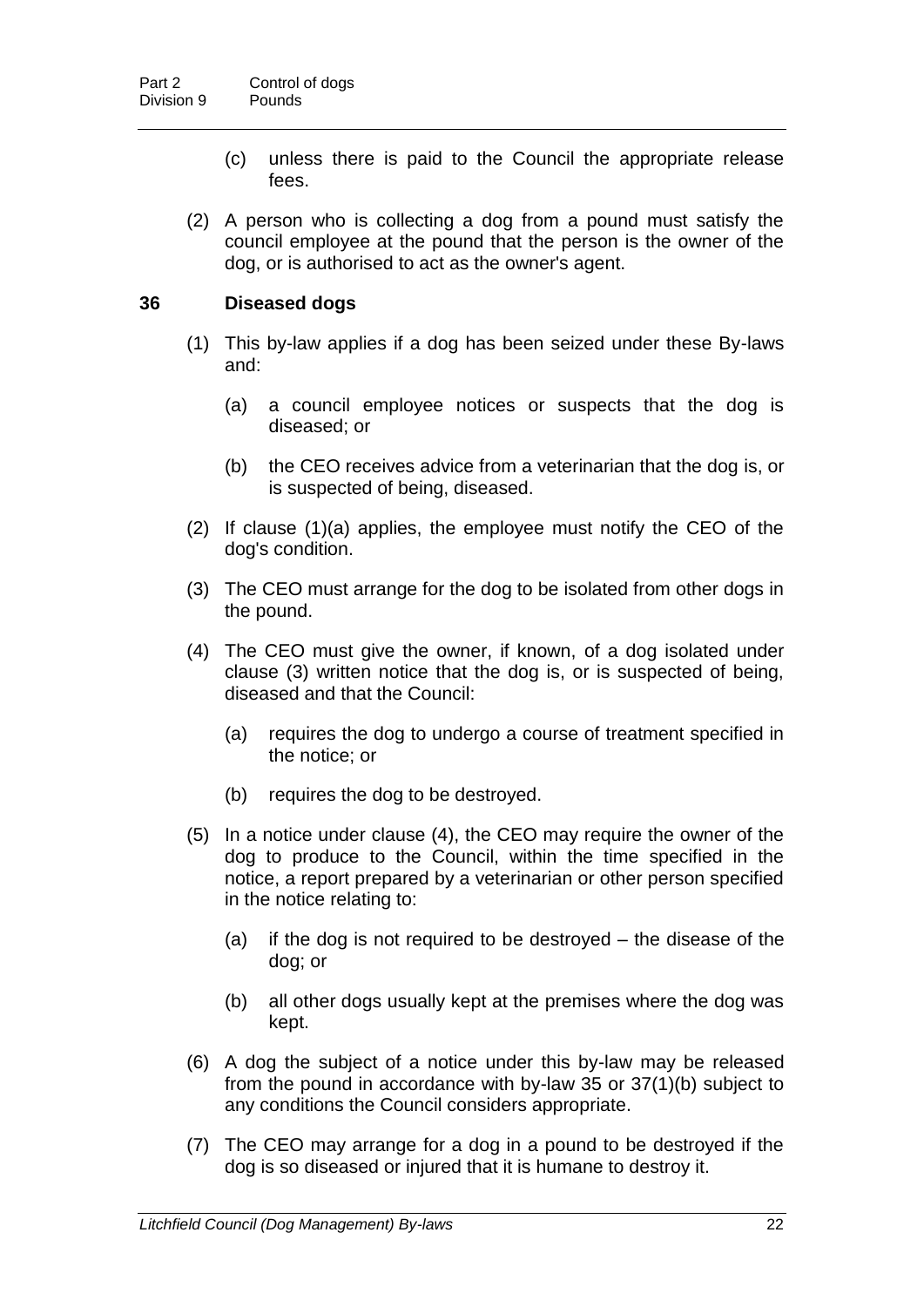- (8) The cost of treatment reasonably provided by the Council to a diseased dog, and to any other dog in the pound that was infected or was at risk of being infected by the diseased dog before the dog could reasonably be isolated, is a debt due and payable by the owner of the diseased dog to the Council.
- (9) An owner of a dog commits an offence if the owner:
	- (a) fails to comply with a requirement of a notice under clause (4); or
	- (b) contravenes a condition imposed under clause (6).

Maximum penalty: 20 penalty units.

- (10) An offence against clause (9) is an offence of strict liability.
- (11) It is a defence to a prosecution for an offence against clause (9) if the defendant has a reasonable excuse.

### **37 Disposal of impounded dogs**

- (1) The CEO may, after a dog has been impounded for 72 hours:
	- (a) arrange for the destruction of the dog; or
	- (b) pass the property in the dog to an approved incorporated body that provides services relating to animal welfare, and dispose of the dog as agent for that body.
- (2) Despite clause (1), if an investigation is initiated in relation to a dog that is impounded (for example, if the dog is alleged to have attacked a person or another animal), the dog must not be destroyed or disposed of until the investigation is complete.
- (3) A dog in a pound is not to be destroyed other than:
	- (a) by a veterinarian or another person who is, in the opinion of the CEO, qualified to destroy the dog; and
	- (b) in a manner that is approved by the Australian Veterinary Association.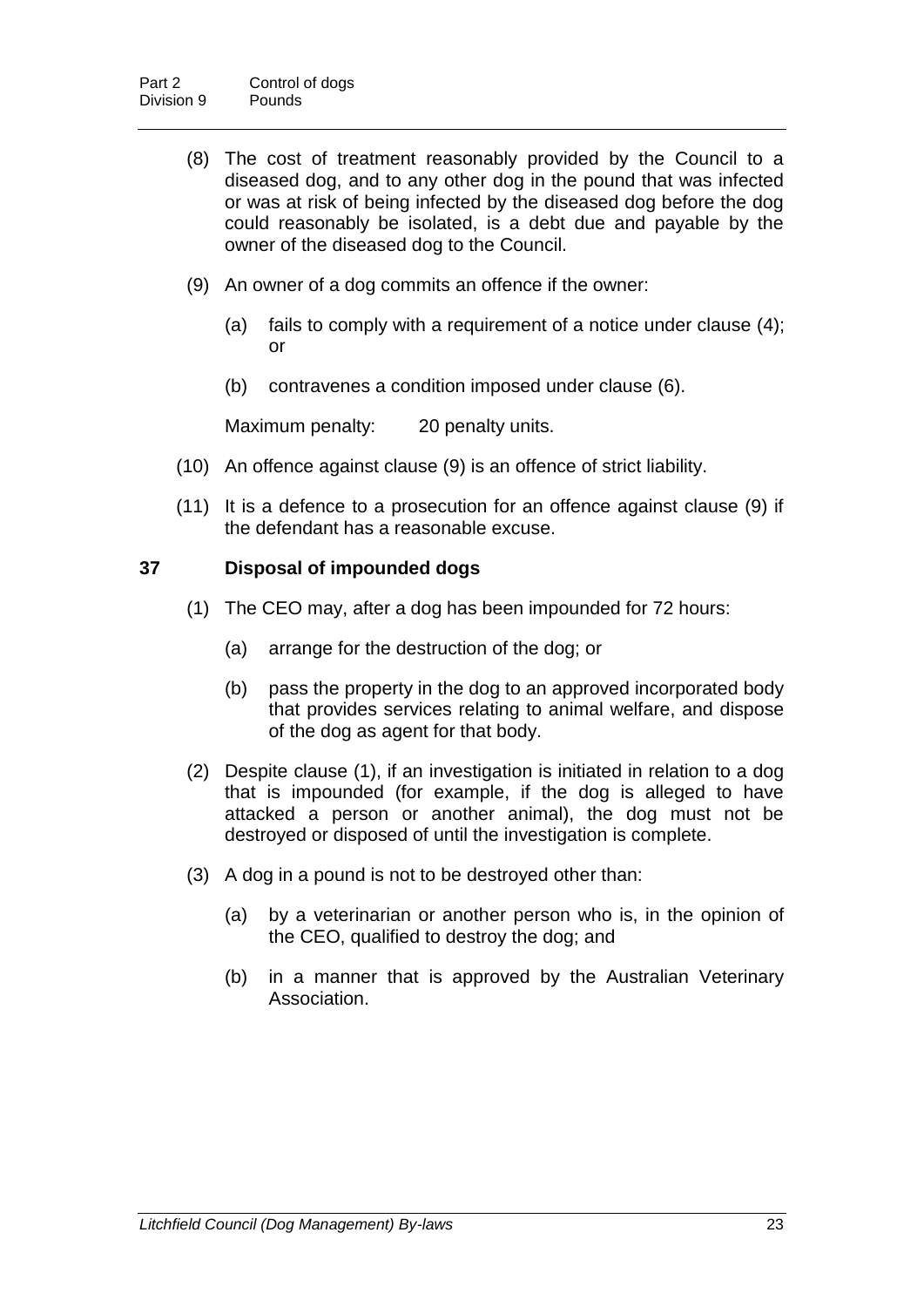# **Part 3 Infringement notice offences**

### **38 Infringement notice offence and prescribed amount payable**

- (1) An *infringement notice offence* is an offence against a provision specified in the Schedule.
- (2) The *prescribed amount* for an infringement notice offence is the amount equal to the monetary value of the number of penalty units specified for the offence in the Schedule.

### **39 When infringement notice may be given**

If an authorised person believes on reasonable grounds that a person has committed an infringement notice offence, the authorised person may give a notice (an *infringement notice*) to the person.

### **40 Contents of infringement notice**

- (1) The infringement notice must specify the following:
	- (a) the name and address of the person, if known;
	- (b) the date the infringement notice is given to the person;
	- (c) the date, time and place of the infringement notice offence;
	- (d) a description of the offence;
	- (e) the prescribed amount payable for the offence;
	- (f) the enforcement agency, as defined in the *Fines and Penalties (Recovery) Act*, to which the prescribed amount is payable.
- (2) The infringement notice must include a statement to the effect of the following:
	- (a) the person may expiate the infringement notice offence and avoid any further action in relation to the offence by paying the prescribed amount to the specified enforcement agency within 28 days after the notice is given;
	- (b) the person may elect under section 21 of the *Fines and Penalties (Recovery) Act* to have the matter dealt with by a court instead of under that Act by completing a statement of election and giving it to the specified enforcement agency;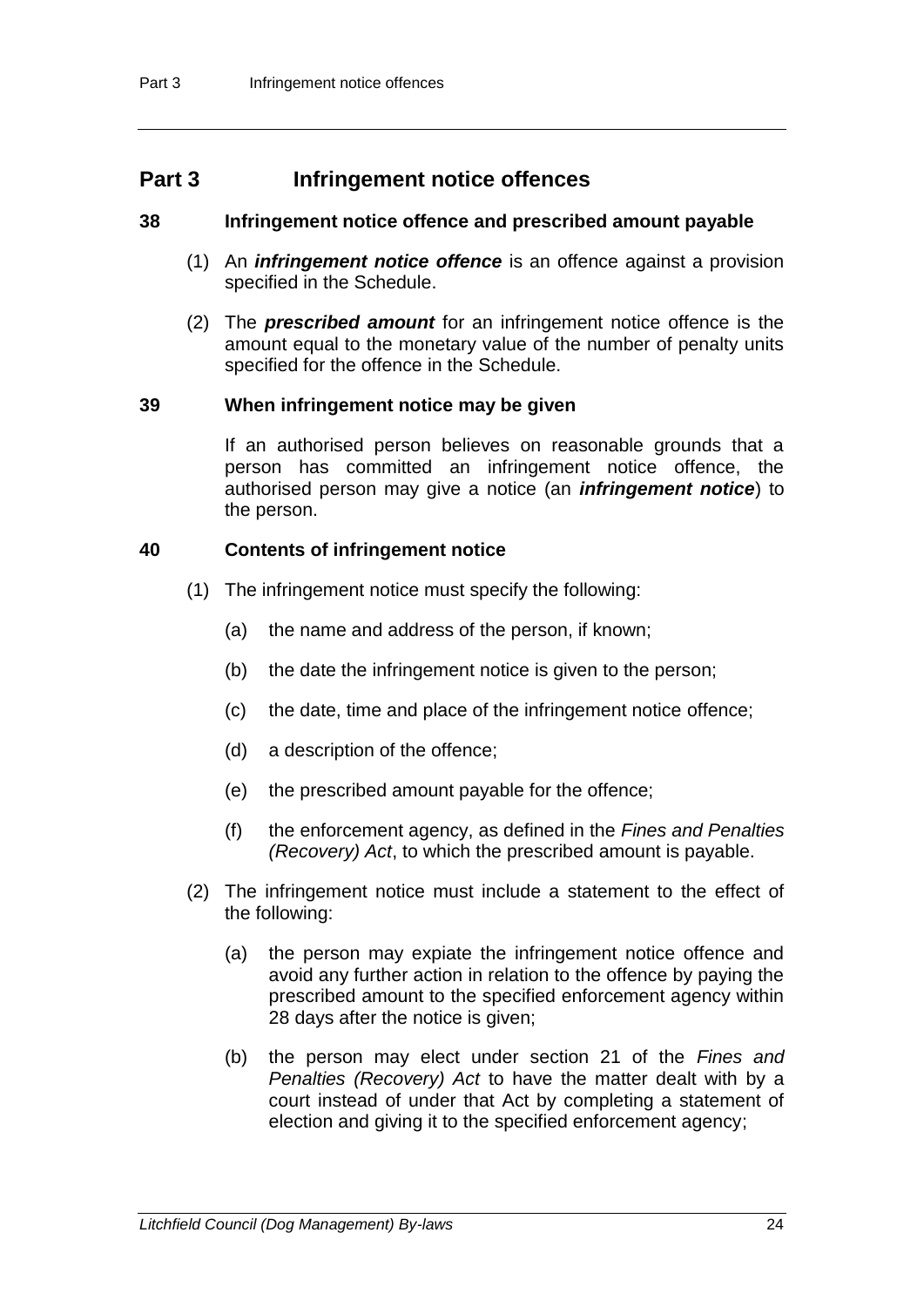- (c) if the person does nothing in response to the notice, enforcement action may be taken under the *Fines and Penalties (Recovery) Act*, including (but not limited to) action for the following:
	- (i) suspending the person's licence to drive;
	- (ii) seizing personal property of the person;
	- (iii) deducting an amount from the person's wages or salary;
	- (iv) registering a statutory charge on land owned by the person;
	- (v) making a community work order for the person and imprisonment of the person if the person contravenes the order.
- (3) Also, the infringement notice must include an appropriate form for making the statement of election mentioned in clause (2)(b).

### **41 Electronic payment and payment by cheque**

- (1) If the person uses electronic means to pay the prescribed amount, payment is not effected until the amount is credited to the Council's bank account.
- (2) If the person tenders a cheque in payment of the prescribed amount, payment is not effected unless the cheque is cleared on first presentation.

### **42 Withdrawal of infringement notice**

- (1) The Council may withdraw an infringement notice by written notice given to the person.
- (2) The withdrawal notice must be given:
	- (a) within 28 days after the infringement notice is given to the person; and
	- (b) before payment of the prescribed amount.

### **43 Application of Part**

(1) This Part does not prejudice or affect the start or continuation of proceedings for an infringement notice offence for which an infringement notice has been given, unless the offence is expiated.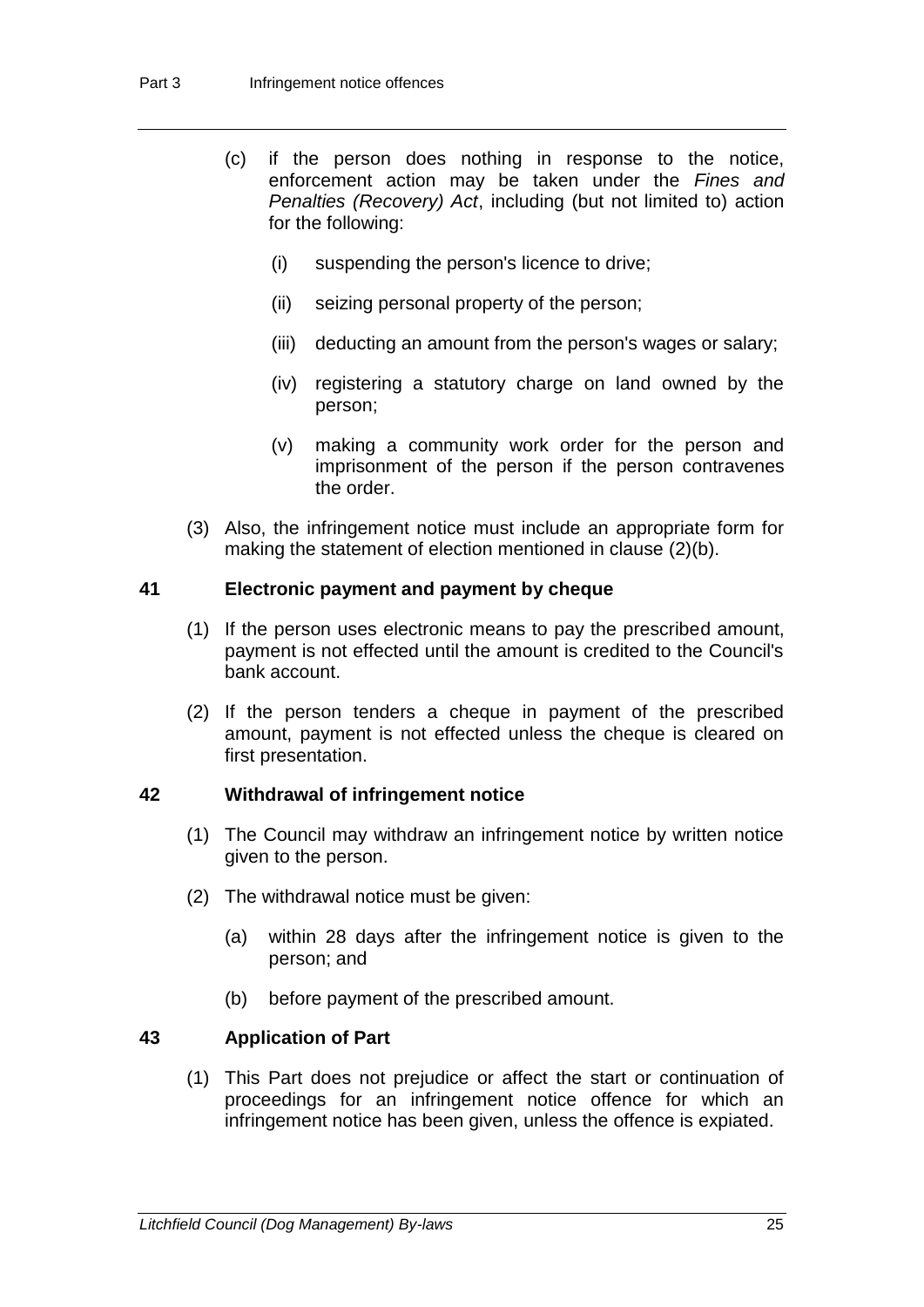- (2) Also, this Part does not:
	- (a) require an infringement notice to be given; or
	- (b) affect the liability of a person to be prosecuted in a court for an offence for which an infringement notice has not been given; or
	- (c) prevent more than one infringement notice for the same offence being given to a person.
- (3) If more than one infringement notice for the same offence has been given to a person, the person may expiate the offence by paying the prescribed amount in accordance with any one of the notices.

# **Part 4 Miscellaneous matters**

### **44 Removal or disposal of animal remains**

- (1) The Council may arrange for the remains of a dead animal that is found in a public place to be removed or disposed of.
- (2) If the Council incurs expense in removing or disposing of a dead animal, the Council may recover the expense from the owner of the animal as a debt due and payable to the Council.

### **45 Obstruction of officers**

- (1) A person commits an offence if:
	- (a) the person intentionally obstructs another person; and
	- (b) the other person is one of the following:
		- (i) an officer;
		- (ii) an employee of a contractor or subcontractor of the Council; and
	- (c) the other person is acting in an official capacity and the person has knowledge of that circumstance.

Maximum penalty: 20 penalty units.

(2) Strict liability applies to clause (1)(b).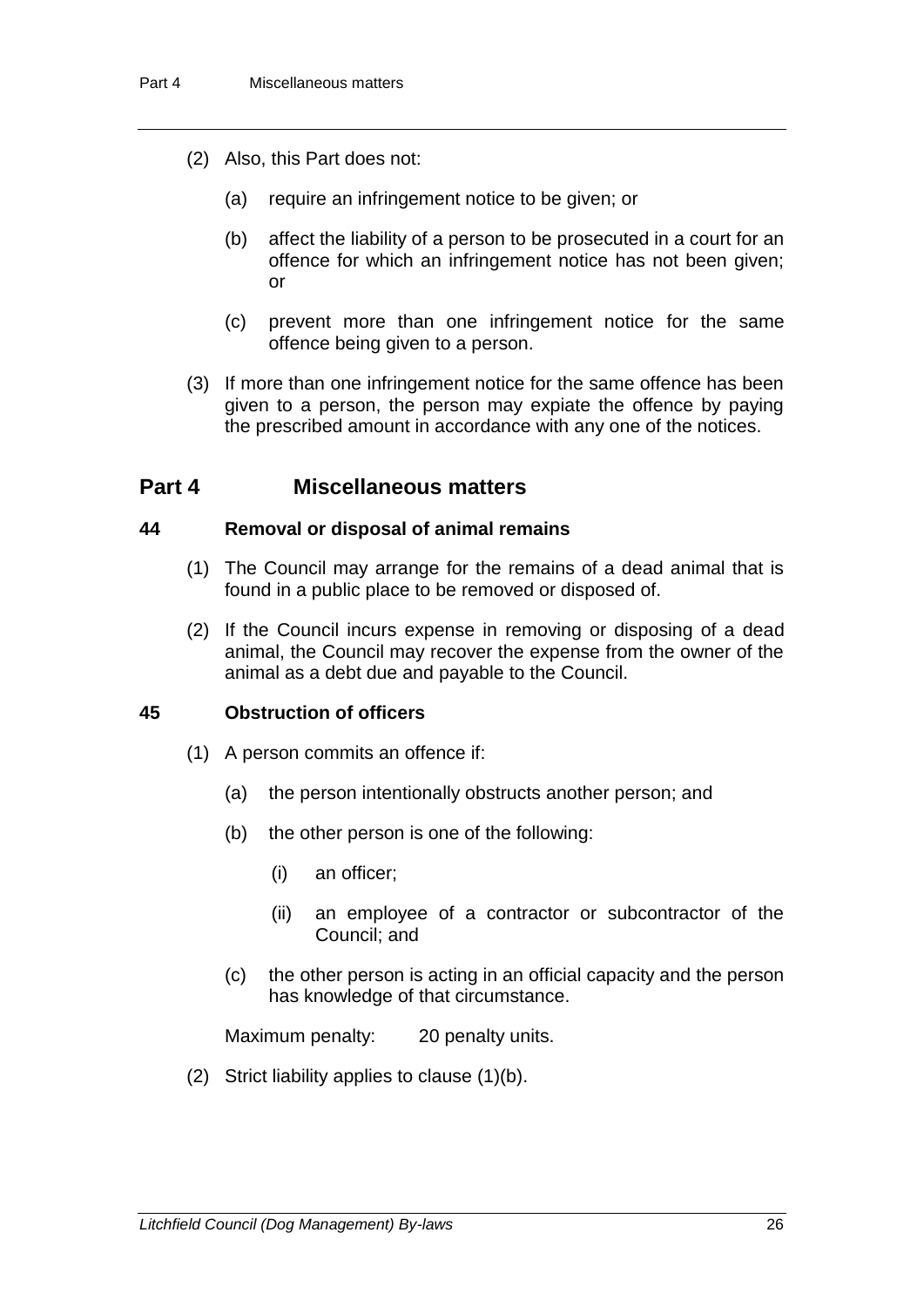(3) In this by-law:

*acting in an official capacity*, in relation to a person mentioned in clause (1)(b), means the person is exercising powers or performing functions under, or otherwise related to the administration of, these By-laws.

*obstruct* includes hinder and resist.

### **46 Misleading information**

- (1) A person commits an offence if:
	- (a) the person intentionally gives information to another person; and
	- (b) the other person is an officer; and
	- (c) the information is misleading and the person has knowledge of that circumstance; and
	- (d) the officer is acting in an official capacity and the person has knowledge of that circumstance.

Maximum penalty: 20 penalty units.

- (2) A person commits an offence if:
	- (a) the person intentionally gives a document to another person; and
	- (b) the other person is an officer; and
	- (c) the document contains misleading information and the person has knowledge of that circumstance; and
	- (d) the officer is acting in an official capacity and the person has knowledge of that circumstance.

Maximum penalty: 20 penalty units.

- (3) Strict liability applies to clauses (1)(b) and (2)(b).
- (4) Clause (2) does not apply if the person, when giving the document:
	- (a) draws the misleading aspect of the document to the officer's attention; and
	- (b) to the extent to which the person can reasonably do so  $-$  gives the officer the information necessary to remedy the misleading aspect of the document.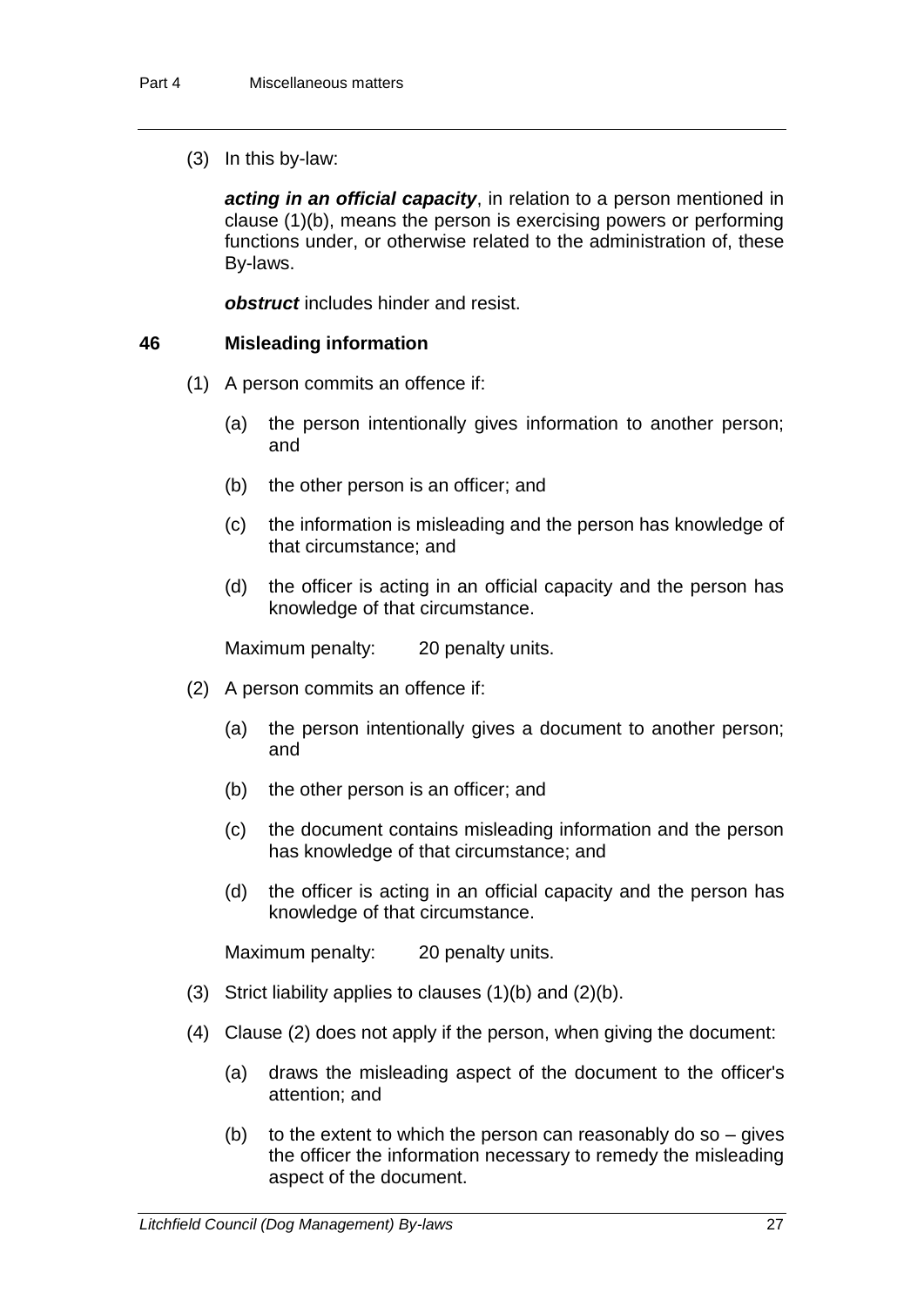(5) In this by-law:

*acting in an official capacity*, in relation to an officer, means the officer is exercising powers or performing functions under, or otherwise related to the administration of, these By-laws.

*misleading information* means information that is misleading in a material particular or because of the omission of a material particular.

### **47 Exemption for events**

- (1) The Council may, by notice in writing, exempt a person or body from either or both of by-laws 24 or 25:
	- (a) for the purposes of a dog race, dog trial or dog show; or
	- (b) while taking part in the activities of a dog obedience club; or
	- (c) while using a dog to drive cattle or stock on a road; or
	- (d) for any other purpose or event as the Council may determine.
- (2) An exemption under clause (1):
	- (a) may relate to a particular event or to a class of events; and
	- (b) may be subject to any conditions the Council considers appropriate.

### **48 Council may charge fee for service**

(1) The Council may charge a fee for any service provided under these By-laws.

#### *Examples for clause (1)*

*A fee for registering a dog, licensing of premises, inspecting a register, keeping a dog in a pound.*

(2) If the Council considers it appropriate, the Council may waive, reduce or refund a fee charged under clause (1).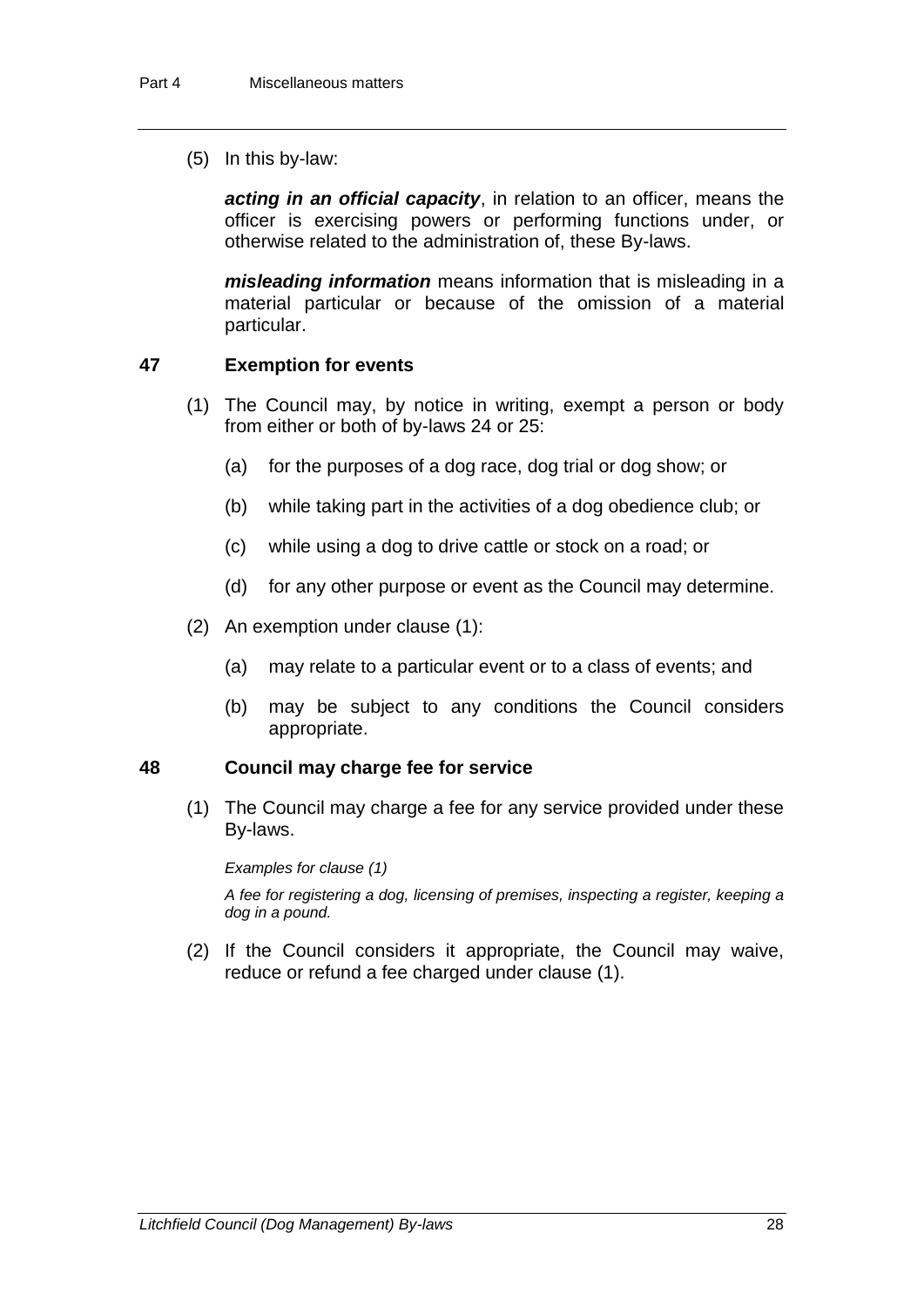# **Part 5 Repeals and transitional matters**

### **Division 1 Repeals**

### **49 Repeals**

The following By-laws (the *former By-laws*) in relation to the Litchfield local government area that were in force immediately before the commencement of these By-laws are repealed:

- (a) all By-laws made under section 188 of the *Local Government Act*;
- (b) all By-laws continued in force under section 262(2) of the *Local Government Act*.

### **Division 2 Transitional matters for Litchfield Council (Dog Management) By-laws**

### **50 Dogs taken to be registered**

If, under the former By-laws, the owner of a dog provided the Council with details of an approved microchip implanted in the dog, the dog is taken to be registered under these By-laws.

#### **51 Offence provisions – before and after commencement**

- (1) The offence provisions apply only in relation to offences committed after the commencement of these By-laws (the *commencement*).
- (2) The offence provisions under the former By-laws, as in force before the commencement, continue to apply in relation to offences committed before the commencement.
- (3) For this by-law, if any of the conduct constituting an offence occurred before the commencement, the offence is taken to have been committed before the commencement.
- (4) In this by-law:

*offence provisions* means the provisions of these By-laws that create or relate to offences (including in relation to criminal responsibility, defences and penalties).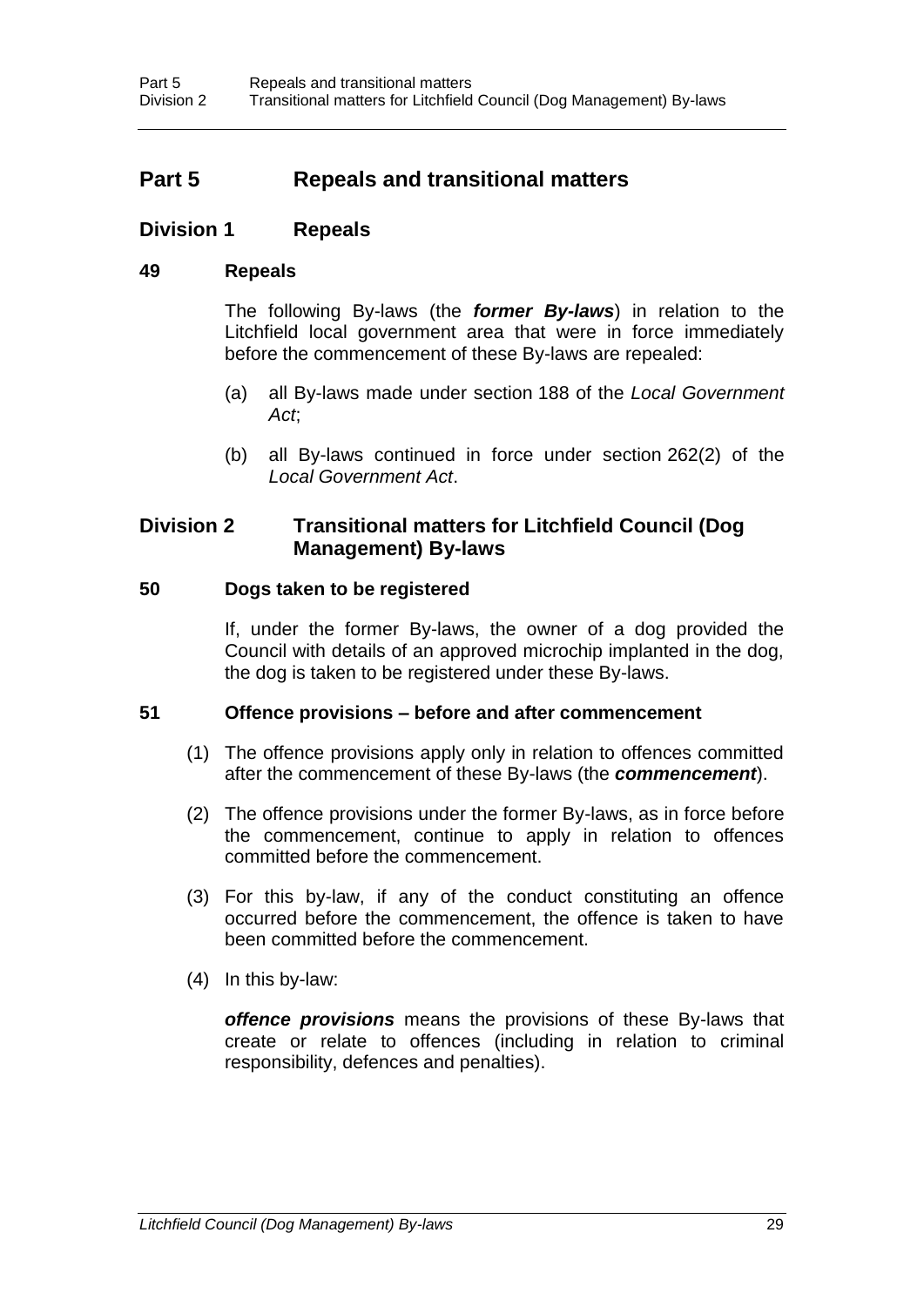# **Schedule Infringement notice offences and prescribed amounts**

by-law 38

| <b>Provision</b>                                                         | <b>Prescribed amount</b><br>in penalty units |
|--------------------------------------------------------------------------|----------------------------------------------|
| by-laws 9(1), 10(1), 11(2), 12(2), 13(2), 23(5) and<br>$(8)$ and $25(1)$ |                                              |
| by-laws 15(1), 24(1), 29(2), 30(2) and 31(1)                             | 2                                            |
| by-law $27(2)$                                                           | 3                                            |
| by-law $28(2)$                                                           | 6                                            |